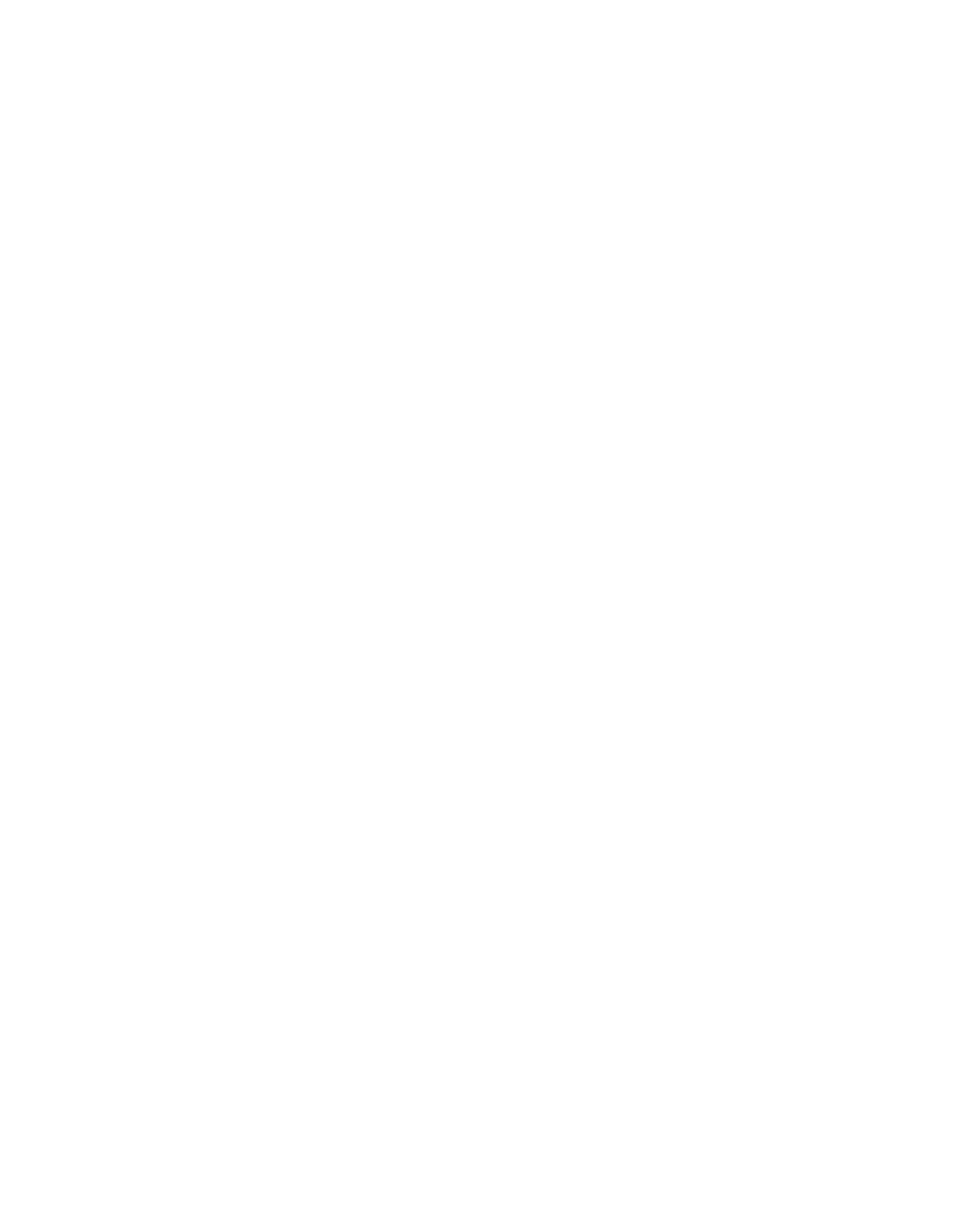## **- LETTER TO ROBIN -**

## **A Mini-Course in Pendulum Dowsing**

**by Walt Woods**

RBN 10.4

10th Revision March 2001 RBN 10.4

Copies may be purchased from The American Society of Dowsers Bookstore 430 Railroad St. Ste. #1 St. Johnsbury, Vermont 05819 Phone(802) 748-8565 1-(800) 711-9497 Web Site - http://www.dowsers.org

© Walter Woods. March 2001, RBN 10, may be copied in part or whole for personal use, for friends or clubs. It may not be copied for used in, or as, a for-profit sale item without written permission from the author.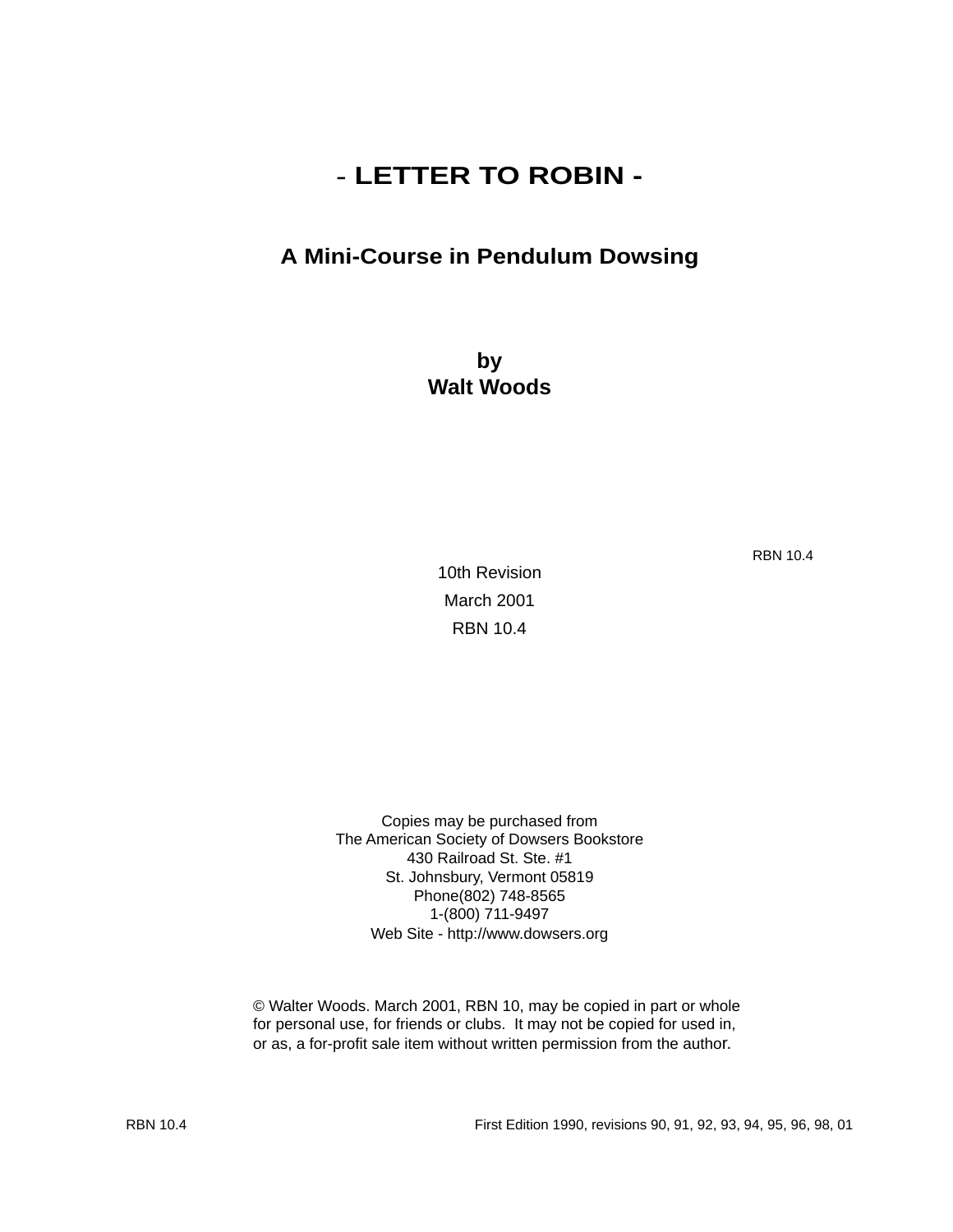#### **MANY THANKS**

To my loving wife Joyce for her infinite patience and excellent spelling ability. To Angela, Boyd, Carmen, Cynthia, Jeanne, Joline, Linda, Nicolas, Robin and Tony for their editing suggestions. And to the many dowsers who shared their wisdom, ideas, experiences and understanding to help make this booklet possible.

Published by: The Print Shoppe, P. O. Box 5692, Oroville, CA 95966 - (530) 533-1111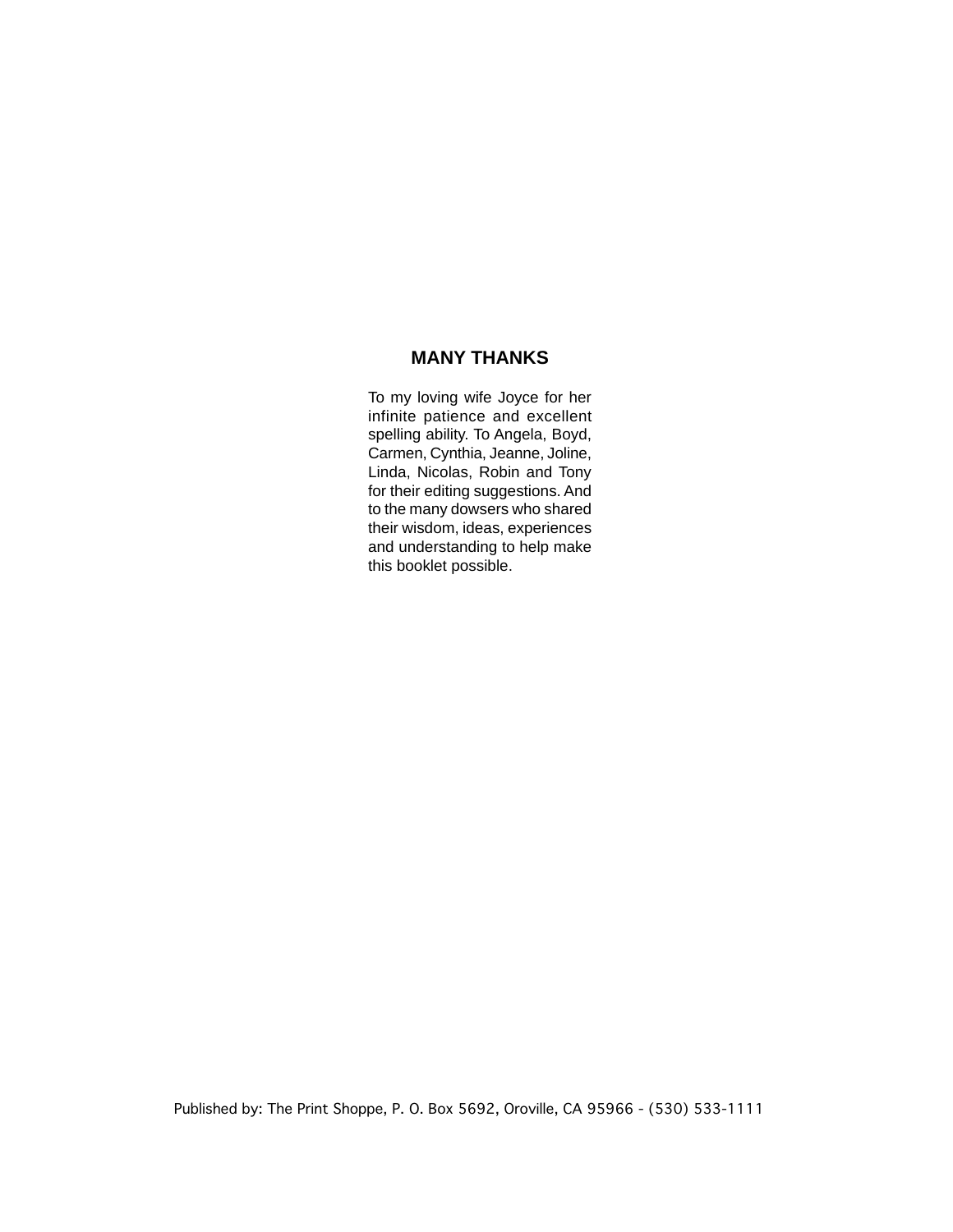## **Table Of Contents**

| Ten Suggested Do's and Don'ts When Dowsing 9              |  |
|-----------------------------------------------------------|--|
|                                                           |  |
|                                                           |  |
|                                                           |  |
|                                                           |  |
|                                                           |  |
| Suggested Steps in Dowsing the Interesting Areas  16, 17  |  |
|                                                           |  |
|                                                           |  |
|                                                           |  |
|                                                           |  |
| Additional Dowsing Charts - Inside and Outside Back Cover |  |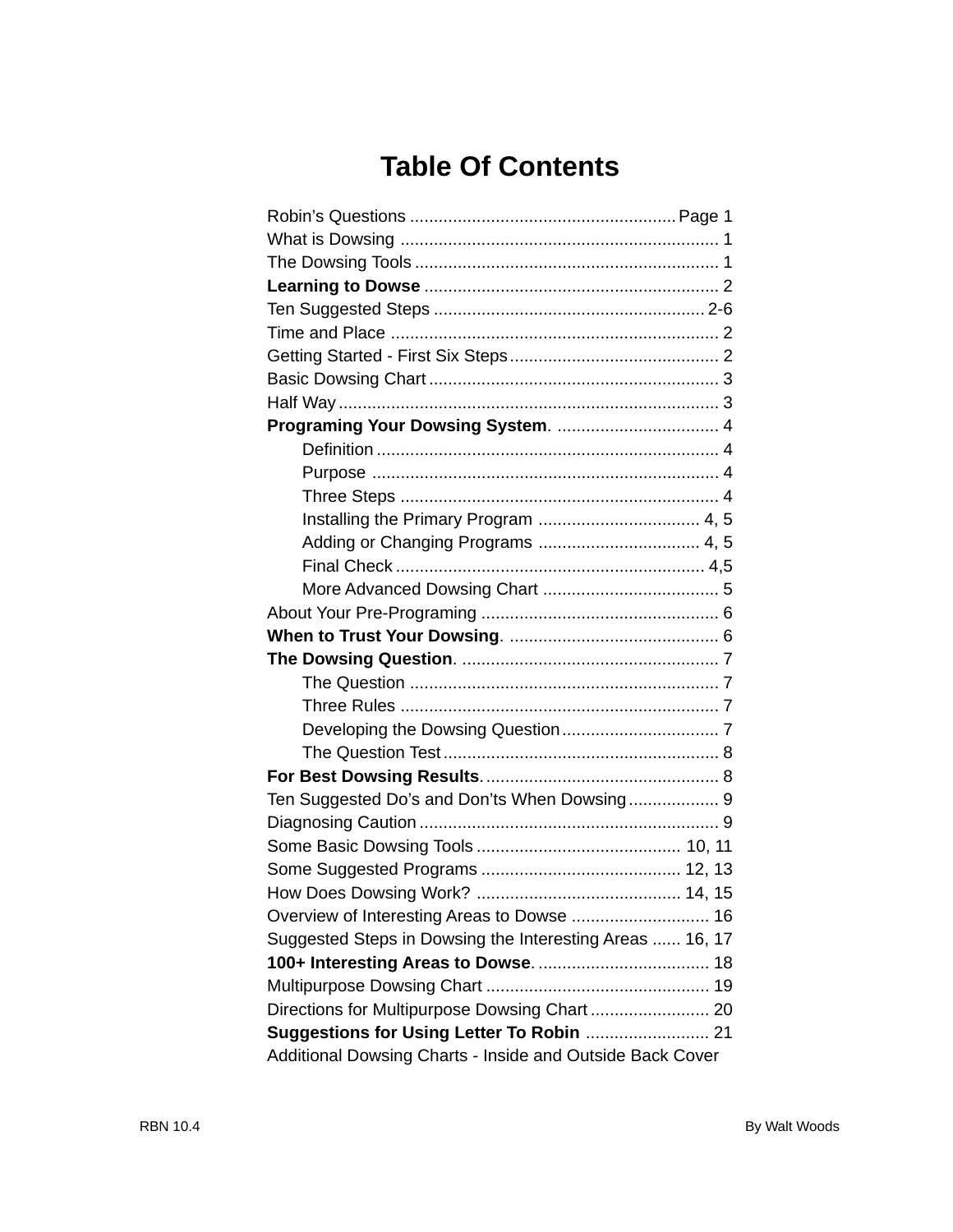## **FOREWORD**

**WHY:** Robin was having the same problems that many beginning dowsers have, trouble with accuracy and repeatability. She wisely wrote to the American Society of Dowsers asking for help. The Society sent her the names of ten Dowsers and I was privileged to be one of them. Robin sent a letter to each one and received informative letters from all of us. I had recognized the need for a booklet of this type for some time, but it was this letter that inspired me to start developing it. In an effort to make the booklet as clear as possible and with the suggestions from many dowsers, it is now in its tenth revision with subsequent minor revisions for clarity.

**SOURCE OF INFORMATION:** Over a period of ten years, starting in 1980, I had developed a "Multipurpose Dowsing Form" and its accompanying booklet. This dowsing system started as one page and eventually grew through twenty-six revisions to eight pages. The revisions were given away at many dowsing meetings. As a result, I received information and suggestions from many dowsers. This stimulated new revisions. Eventually, the Multipurpose Dowsing System became so in-depth that beginning dowsers had trouble understanding it. It was then that I realized the need for a simple, easy to understand, how to learn to dowse booklet. This booklet needed to include instructions for using the pendulum, programing or establishing parameters and conditions for your dowsing, and how to ask the dowsing questions. Even though dowsers successfully use many different devices and many different methods, there appeared to be an underlying basic system at work. This letter to Robin is based on my perception of the principles, knowledge and understanding of many dowsers. Please note that skilled dowsers usually specialize and may add many refinements to their basic systems.

**FOR WHOM:** This Mini-Course in Pendulum Dowsing was designed as a learning tool for beginners. It could be used for a class or for discussion by experienced dowsers for it contains bits of information that even the most skilled dowsers may appreciate.

**HOW TO USE:** You can easily familiarize yourself with the whole booklet in twenty to thirty minutes and this is a good way to start. The beginner should return to page 2 and take one step at a time. Each step is explained in simple, easy to understand terms. You will be surprised how quickly you can learn to dowse.

**NOTE: A word of warning**: See middle of page 6 and all of page 9, particularly #7, before you try some areas. Go slowly, be careful, work with experienced dowsers when it involves other people or their money. In time and with practice, you will become an accomplished dowser and be very helpful to yourself and to others.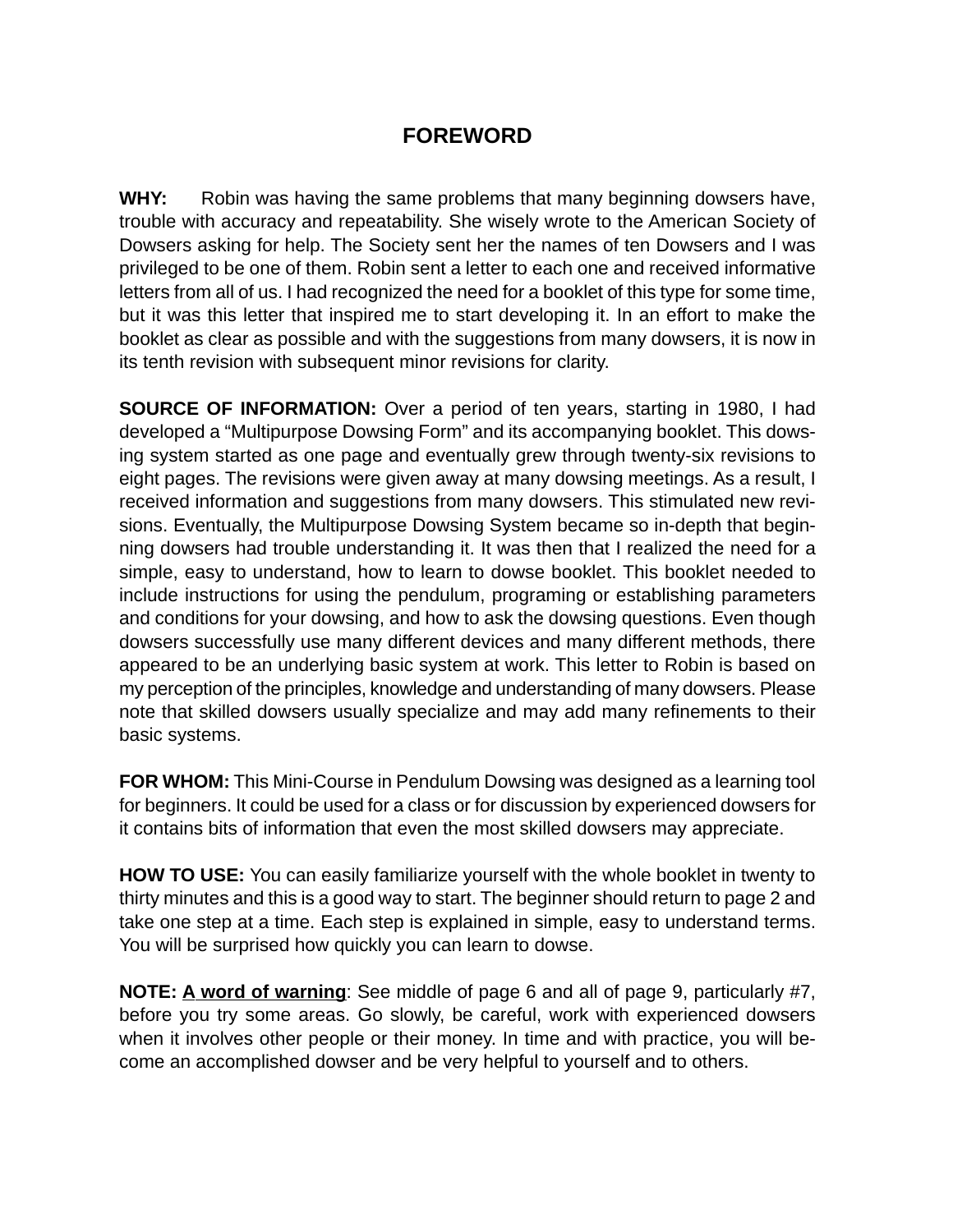### **LETTER TO ROBIN A Mini-Course in Pendulum Dowsing**

I received a thoughtful letter from "Robin" asking some very interesting questions about dowsing. The following is a reconstruction of my reply.

#### **Dear Robin,**

First, thank you for your letter of inquiry. You have raised some very interesting questions. I will attempt to answer them as best as I can. You stated that your dowsing wasn't working very well, and didn't feel you could trust it. You were curious if one dowsing tool was better than another. You asked if I could give you some ideas on how to improve your dowsing. You also said that you had heard that the wording of questions, asked while dowsing, is very important. I hope I can be of some help. Please let me suggest some ideas for your consideration.

#### **What is Dowsing?**

Dowsing *(Water Witching, Divining, Questing, Doodlebuging...) is* the ancient art of finding water, minerals and other objects that seem to have a natural magnetic, electromagnetic or other perhaps unknown energy. Energies that  $\mathcal{N}$ the body seems to detect with its built-in, laboratory demonstrable sensors, that are no more mysterious than seeing, hearing or feeling, and seem to be natural to all of us. As it is with music, many persons can develop a degree of dowsing skill with training and practice.



A certain visual scene may cause a feeling in your stomach and probably other unnoticed subconscious reactions. It may be that similar types of subtle unnoticed subconscious reactions, possibly from water or other sources, may give a subconsciously controlled response by means of the numerous types of dowsing devices.

Y-Rod

The purpose of dowsing clubs is to share experiences, successes or failures and to gather information about this phenomenon. It's an exciting hobby and draws together people with open and searching minds. This searching has led to the discovery that we are sensitive to and respond to many subtle energies. The dowsing device seems to be simply a connection between our sensing system and our conscious mind. It's a fascinating world we live in.



L-Rods

#### **The Dowsing Tools**

A dowsing tool appears to be simply a read-out, interface or communication device. It seems to be controlled through or by your subconscious, or something of that nature, although I'm sure there are many other factors involved. My observation has been that most experienced or professional dowsers use all the basic dowsing tools. These are usually the L Rod, Y Rod, Pendulum and the Bobber *(see drawings and page 10)*. It depends on which one is handy, or quickly made by cutting a clothes hanger or hanging some object on a string. Usually, it is just the most convenient one for the particular job. Dowsing devices come in all sizes, shapes and materials. It doesn't seem to matter very much to most experienced dowsers what the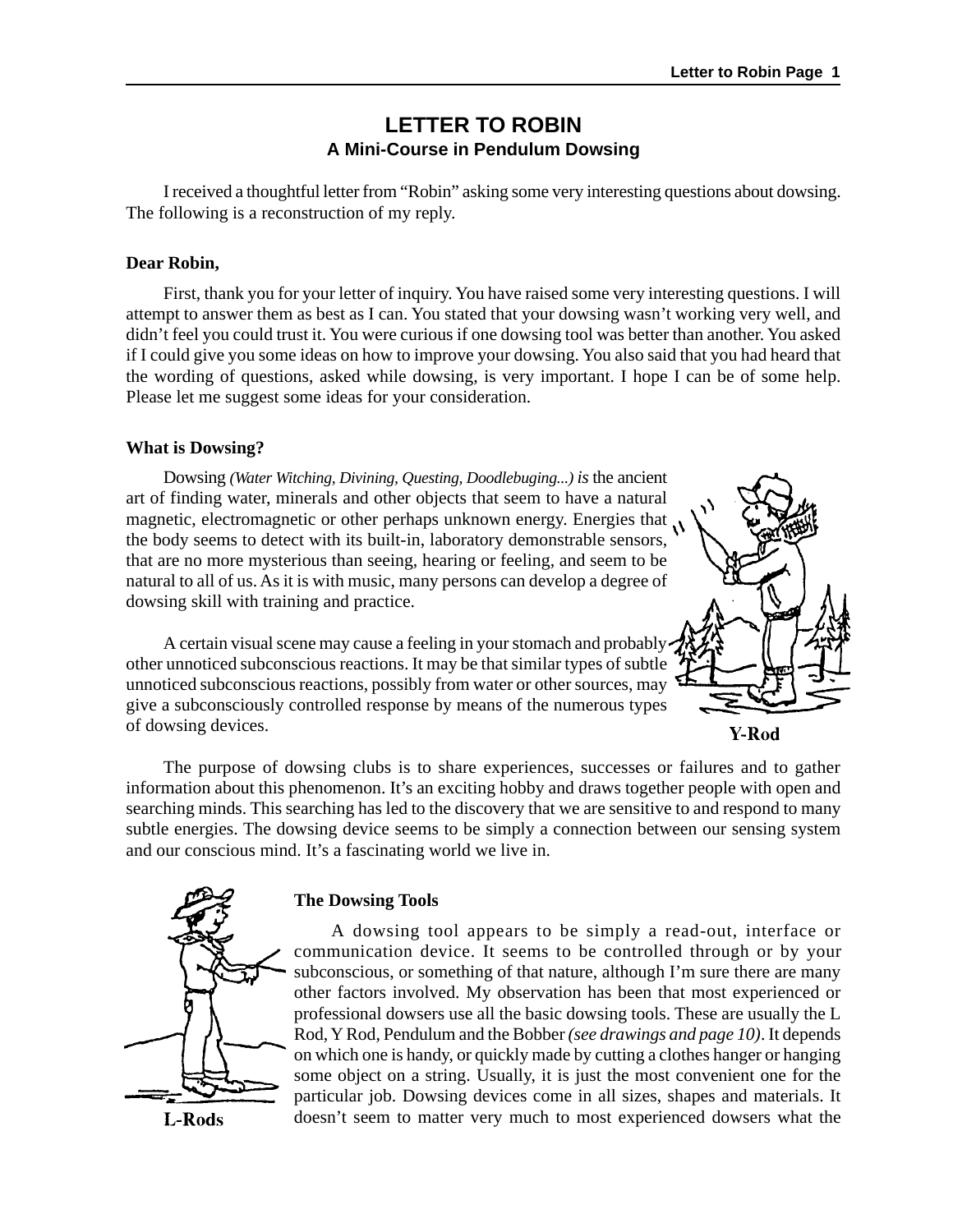dowsing tool is made of. Although many dowsers have their favorites and some even swear by a particular tool that works well for them, it appears that all the dowsing tools seem to work equally well when used by experienced dowsers. It is what you get used to, and what feels good to you, that should determine your choice.



#### **LEARNING TO DOWSE**

I would like to suggest that learning to dowse is like learning to play a musical instrument or learning to type. It requires carefully controlled instructions and practice. As with a musical instrument, the rewards can be very pleasant and useful.

#### **Ten Suggested Steps**

Also, Robin, if you would like, we can do a simple training session, a step-by-step method into the world of dowsing. Try these "Ten Steps to Successful Dowsing." Just follow the instructions systematically, doing one step at a time. Each step is very easy and doesn't take very long.

#### **Time and Place**

As a suggestion, for now and the future, try to find a quiet place, a place where you can be alone and where you feel comfortable, a spot that would normally be available to you at the same time each day for a few minutes of practice. This is kind of like making an appointment with your Subconscious or Spirit Guides. The place might be the kitchen table early in the morning, or sitting up in bed late at night, or any other time or place. This seems to be very helpful if you are just learning to dowse. If you are with other dowsers *(experienced dowsers seem to share some of their dowsing energies)* or you have developed some skill, it won't be as important to be in your special place at a predetermined time.

#### **Getting Ready**

Now read the following six steps all the way through. This is just so you will have an idea of what you will be doing. You don't need to study them, just become familiar with them. Then come back and seriously go through them one step at a time. Ready? All set? Here we go:

**Step 1.** Relax, become quiet and drift into a prayerful mood *(alpha state)*.

**Step 2.** Take your pendulum *(any pendulum will do)* and hold the string or chain between your thumb and first finger. Hold it with about 1<sup>1</sup>/<sub>2</sub> to 3 inches string length. The string length will determine how fast it will swing. Next, hold the pendulum over the center of the chart. *(You can use the chart on the next page.)*

**Step 3.** Now, manually *(by moving your hand and fingers)* make the pendulum start swinging towards the "YES" and ask and expect it to keep swinging on its own without your help. Ask it out loud, with about the same normal speaking voice and tone as talking to a person. If it stops, start it over again, ask it to keep going. Watch only the upper or forward half of the pendulum's swing and ignore the other half, from the center towards you. Repeat until the pendulum keeps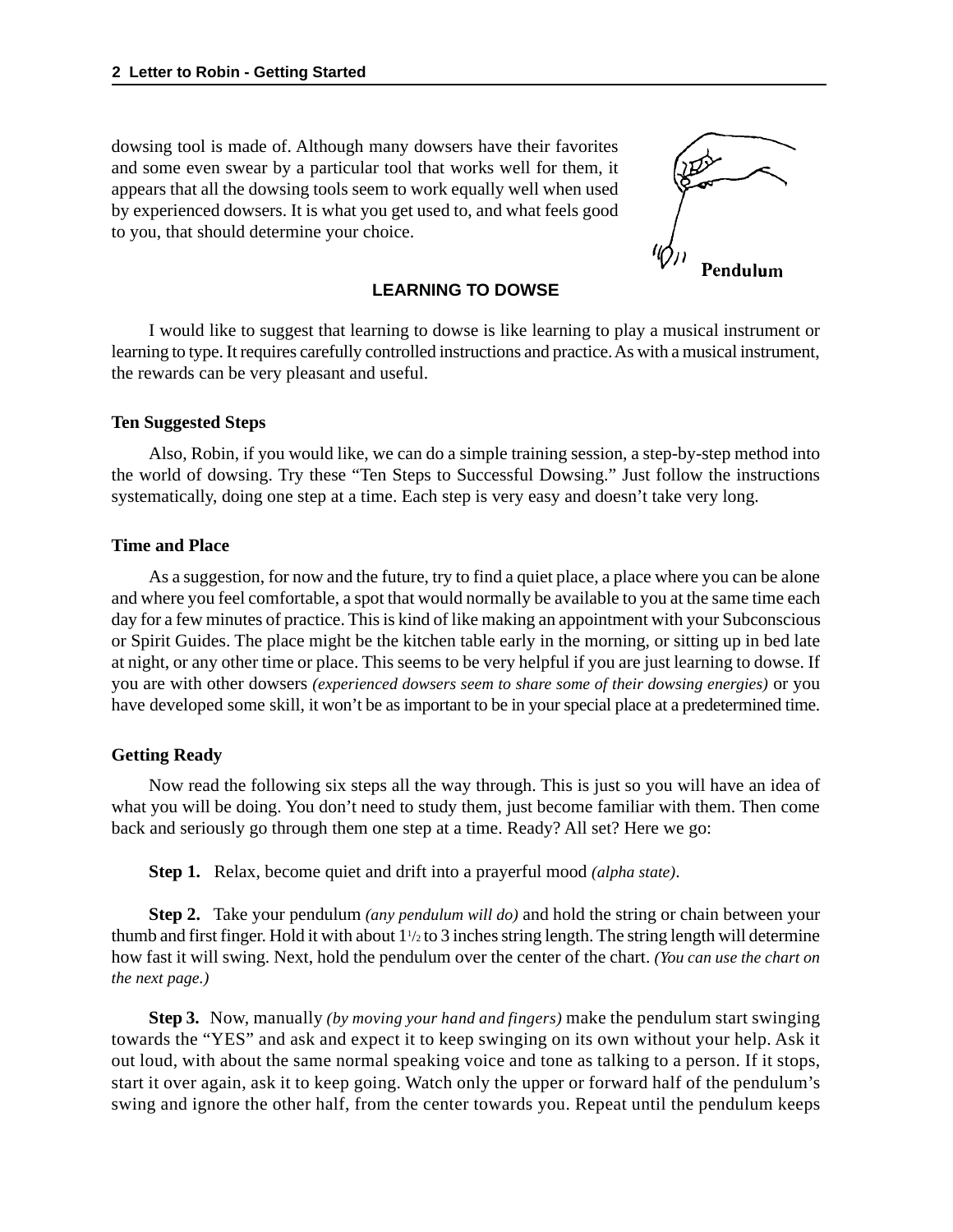swinging on its own. You will be deliberately starting the pendulum and then asking it to keep swinging with no additional help from you. You are simply training your system to react in a predetermine way.

**Step 4.** Do the same thing for the "NO". Your fingers are still over the center of the circle and you are ignoring one half of the swing.

**Step 5.** Once it is swinging by itself to the "NO", ask it, while it is still swinging, to work its way clockwise back to "YES" and then continue to the "Ready for Question".

**Step 6.** Next ask it to work its way counter-clockwise from the "Ready for Question" to "YES" and to the "NO", and then clockwise back to the "YES". Practice Steps 3, 4, 5 and 6 several times.



#### **Half Way**

Above are the basic pendulum controls you will need at this stage. The others will be automatically programed into your dowsing system in the next steps. If you can do the above steps, you are well on your way to learning to pendulum dowse, and you are now ready to proceed. Please note that this procedure can usually be done all by yourself, by simply using these directions, although it is sometimes very helpful, when getting started, to have an experienced dowser help you. \*

If you were not able to accomplish the above in about 15 minutes, try again in about half an hour or the next day. At this stage it is possible that you might be experiencing some temporary interference. Don't give up, try again.

Before continuing to steps 7 through 10, you will need some understanding about programing your dowsing system and its purpose. (*See the next page for section on programing.)*

\* Going to a dowsing club meeting is an excellent way to get started and also to have a great time. Contact the American Society of Dowsers, P. O. Box 24, Danville, Vermont. 05828 or phone (802) 684-3417 for locations of meetings and other information.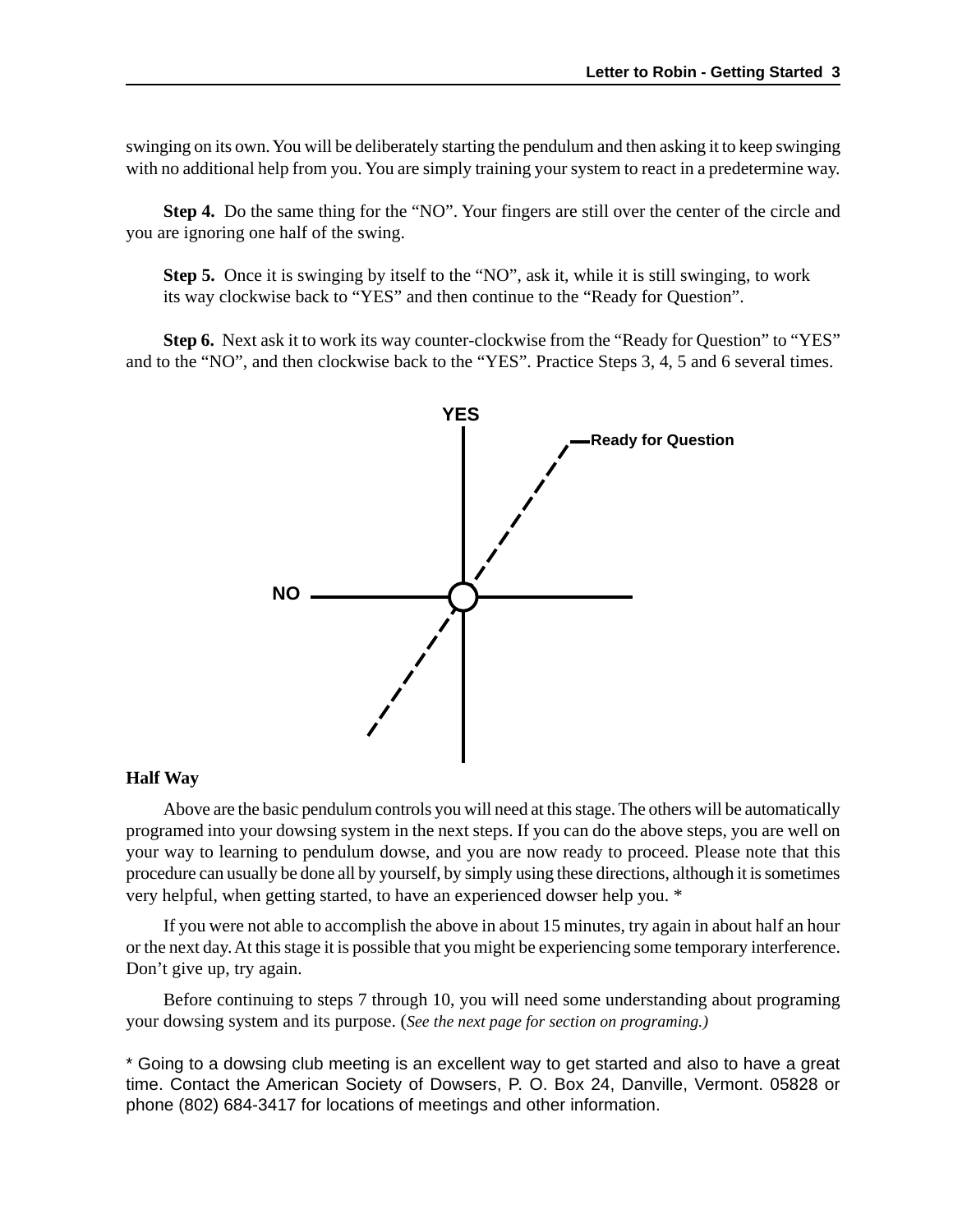#### **PROGRAMING Definition of a Program:**

Webster: "A Program is a plan or system under which action may be taken towards a goal". Establishing "agreed upon" conditions with your Dowsing System is a form of programing.

#### **Programing—A Key Step—**

The purpose of programing is to achieve maximum accuracy. This is done by establishing with your Dowsing System some mutually acceptable, pre-established, agreements and understandings about words, phrases, conditions and what is meant by different pendulum or dowsing tool movements.

If you have succeeded in getting your pendulum to move to "YES" and "NO" and back and forth between them, and have practiced a little bit, you are ready to proceed with Programing Your Dowsing System. **But first**, read through this and the next page for the overall idea.

**Program Installation is very easy,** there are just three simple steps.

**(A) Obtain Permission:** With your pendulum swinging to the "Ready for Question" (you may use the Dowsing Form on the next page), ask the Dowsing System the following questions: (It is best to read the question out loud.)

 "May I, Can I, Should I, ESTABLISH, CHANGE or ADD Dowsing Conditions and Agreements or Programs which will be continually in effect until changed by me"

- ➤ If the pendulum swings to "YES", go to step (B).
- ➤ If the pendulum goes to "NO", then try again at a later time.

**(B) To Input or Establish a Program:** With the pendulum still swinging to "YES" read any developed PROGRAM, CHANGE or ADDITION, and finish by saying:

- ➤ "End of prearranged conditions and agreements, thank you," or just simply say:
- ➤ "End of program, thank you." (Example programs on pages 5, 12, 13 and 18)

**(C) Final Check:** Ask the Dowsing System:

- "Are the Conditions or Changes acceptable as presented, being clear and non-contradictory, and open to change by my request?"
- ➤ If "YES", you are finished.
- ➤ If "NO", use your pendulum to ask questions and try to determine why.

**Please NOTE:** Once you input programs into the Dowsing System you DO NOT have to repeat the programing each time you dowse. They are automatically and continually in effect until changed by you. Now let's continue with the remainder of the 10 Steps.

#### **To Program Your Dowsing System:**

**Step 7.** If (A) above is "YES", then with your pendulum swinging to "YES", read out loud the following suggested **Primary Program**. (*Top of next page, starting and stopping at " marks)* In the future you may wish to make changes in this and other programs.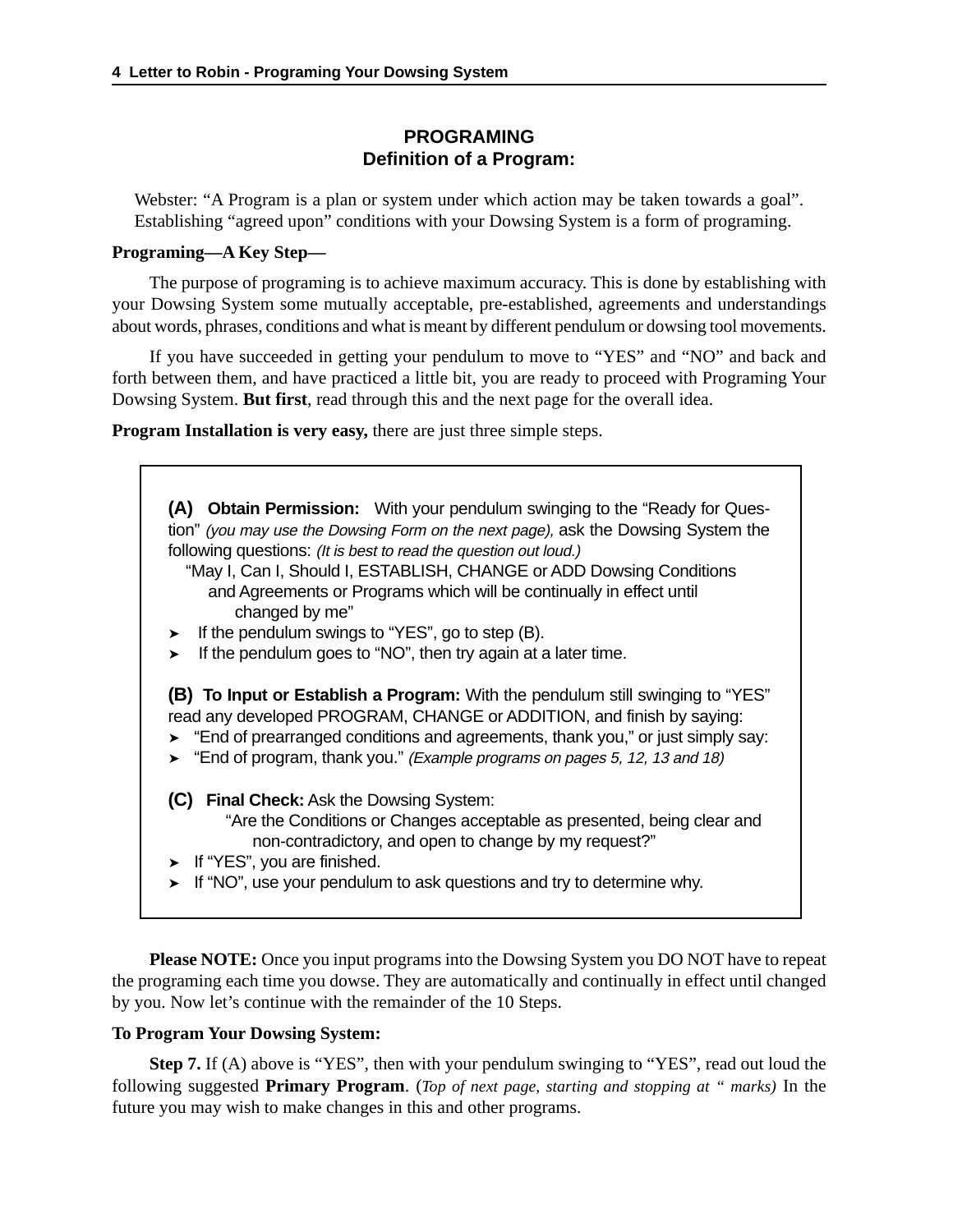**"Primary Program** is to be continually in effect until I choose to make changes.

**• Covering** the overall primary controls, limits, agreements and dowsing responses.

**• The Purpose** is to determine amounts, effects, conditions, circumstances, influences, times, measurements, distances, numbers, percentages and other requested areas.

**• Communications and Support** is to be **inter-cooperative and restricted to** my Superconscious, Spirit, Higher Self, My Awareness, Mind Systems, Subconscious and related systems and all other levels of my Total Being and their **approved** Spirit Guides/Guardian Angels, helpers and other chosen by me or any of the above.

• **Influences** such as misleading thoughts, imaging, wishes, or any other conditions or methods by any source, physical or non-physical of any kind, are not to take control of any of my systems or affect me adversely or cause incorrect dawsing answers without my permission.

- **Time** as related to dowsing is to be in my perceived time unless otherwise requested.
- **Answers** are to be selected from all available knowledge and information sources.

**• The Method of Answering** by the pendulum or any dowsing systems is to be:

(1) Swinging to (?) or other agreed-on methods or systems, indicates ready for question.

(2) General, swinging or moving to "yes", "no" or other information indicating the most appropriate answer for the question asked, or other information methods or systems.

(3) Clockwise spin is for hold, indicating waiting, searching or other agreed-on systems.

**• Temporary Changes** may be made by me while dowsing, reverting back after use.

**• Program Changes** like adding, deleting or changing may be made by me, but only by using a three step system of my choice. (Example p.4) End of Program, thank you**"**.



**Go Back** to the three step installation program *(Page 4)* and **ADD** the following.

**"May I, Can I, Should I Program** is to become a working part of all my Dowsing Programs and be continually in effect until I choose to make changes. When used in reference to dowsing questions, the May I, Can I, Should I, is to have the following meaning: **May I** is to mean: Do I have appropriate permission to proceed and be involved? **Can I** means: Do I have the ability to successfully dowse in this area and am I ready? **Should I** means: Considering all aspects related to this situation would it be appropriate, proper

and suitable to dowse in this area? End of program, thank you.**"** (see NOTE P.6 for purpose)

**Step 8.** Go back to the three step installation program and do **(C)**. If the answer is "YES," you have properly installed these programs. Others are just as easy. If "NO," ask inquiring questions.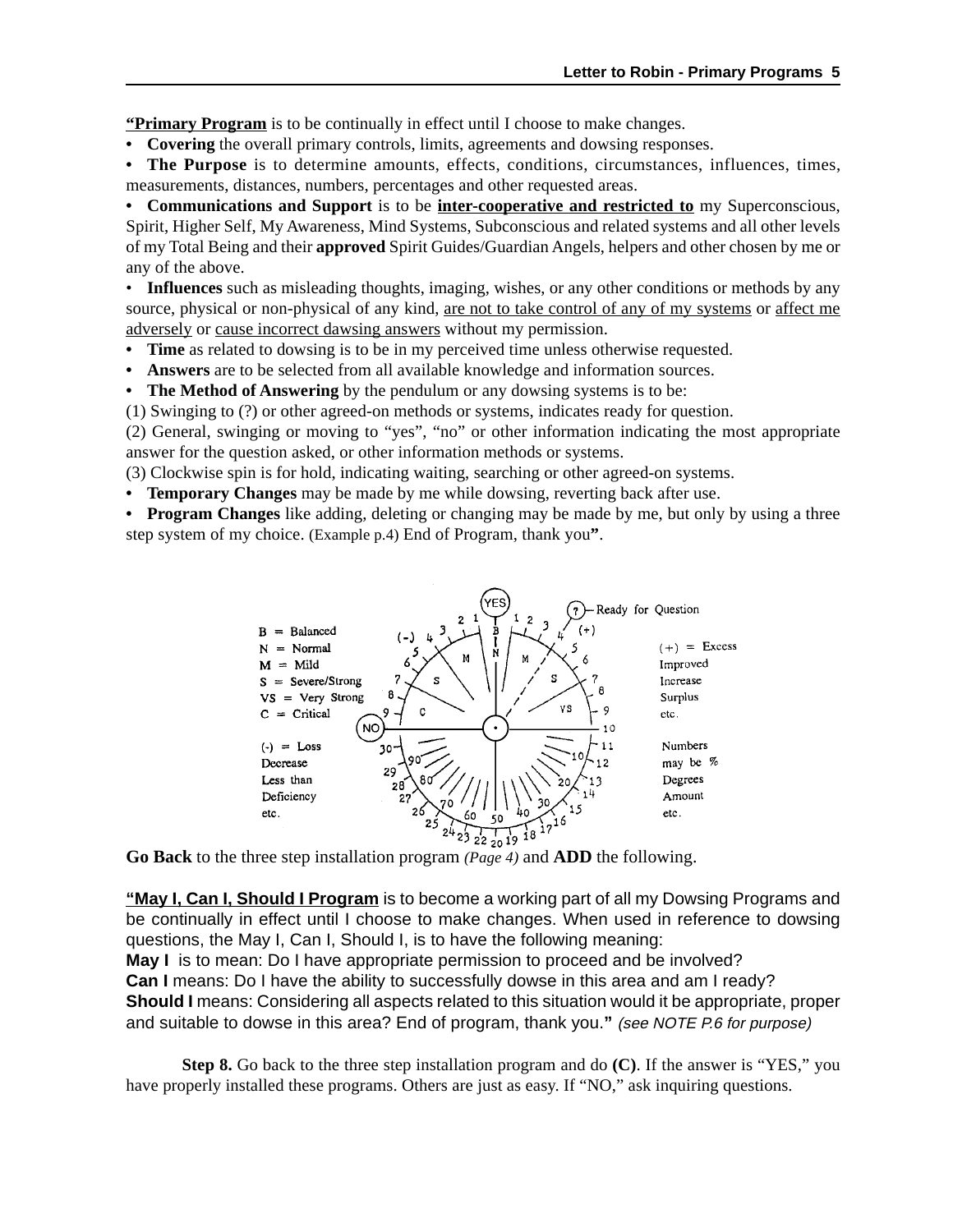#### **About Your Programing**

Once you have programed your Dowsing System, you will have instructions and agreements that are as thorough, detailed, and as carefully thought out, as experienced dowser's. The nice part is that you don't have to remember all the details in the programs. The subconscious does it for you. All you have to do is know that the programed information is in the subconscious and it will be automatically in effect when you dowse. It's similar to using your mind to move your finger. The subconscious has a program to move the finger. All you have to do is desire, with your mind, for your finger to move and it does. The subconscious, based on your desire, activated the appropriate program for the finger to move. With your dowsing device, you asked the dowsing system if it would install programs relating to your dowsing, and it has. You don't have to know how the finger or dowsing programs work-just use them.

You are now ready for the last but **extremely important** Steps 9 and 10.

**Step 9.** Preferably in your favorite spot, your favorite appointment time, and with your pendulum working well, you will need to ask some practice questions. Questions that you have no emotional attachment to. An example would be: What is the effect of my vitamin C level? *( See pg. 18 for a program).* You don't emotionally care if it's a little high or low. It is not like a question about your lost kitten which you may be very anxious and upset about. Try asking for "Level of Effects" on how it seems to affect your system. Use the N,M,.S, and VS in the chart on page 5 or 19. If, for example, to your vitamin C question, it indicates a minus 3 *(-M or mildly non-beneficial section)*, then you might ask what the effect would be if you took 500 ma. of vitamin C? It would probably go to +3 or +4 *(+M or mildly beneficial section)*. There are many areas that you might play with. Pick areas that you are not emotionally concerned with, or for which you have prior knowledge of the answer. The Dowsing System will automatically answer your question using your previously installed programs *(See page l 8 for over 100 possible questions.) (Caution: Please see #7 page 9 and the bottom of page 18.)*

#### **When Can You Trust Your Dowsing**

Every day, as suggested in Step 9 above, play with a few questions for 5 to 10 minutes and then end your session with a final check. To do this, ask your pendulum to work its way clockwise to the lower side of the circle. Here you will find a number scale that will go from 0 to 100. Ask the pendulum what percent influence your- personal feelings or free will, had on the answers? (*Watch only the indicating part of the pendulum swing. You are now using the lower half of the circle, the pendulum is now indicating toward the bottom. See directions p.20)* Even though you asked the subconscious, in your Primary Program *(page 5),* not to allow you to interfere, there is a deeper stronger program that prevents the subconscious from interfering with your free will. If you are strong-minded, or over-anxious, you can override your dowsing programing. Don't be surprised if your pendulum indicates that you are influencing your answers as much as 20% to 30% This is OK, because each day when you do the above practice, deliberately trying not to influence the answers, the percent will become less and less. After a while the percent will go to 0 and you will experience a breakover where it becomes hard to influence the answers. At this point you may trust your dowsing to a much greater extent.

**Step 10.** When you feel more secure and trusting of your Dowsing System, ask the pendulum if you should re-enter the primary program *(page 5)*. If the answer is "YES," do it. If "NO." then you are properly programed and may enter other programs, invent new ones or make changes. You are now free to advance as you wish, the sky is the limit.

**Please NOTE:** It is **very important** that each time you change the basic dowsing subject, you should ask the Dowsing System "May I, Can I, Should I?" *(i.e. May I, Can I, Should I dowse [indicate subject]?) (See page 5 for definition of the words)*. If the answer is "YES," proceed, if "NO," trust its judgment. Guidance is what you are wisely seeking. It is permissible to ask why. (*See page 9 #4)*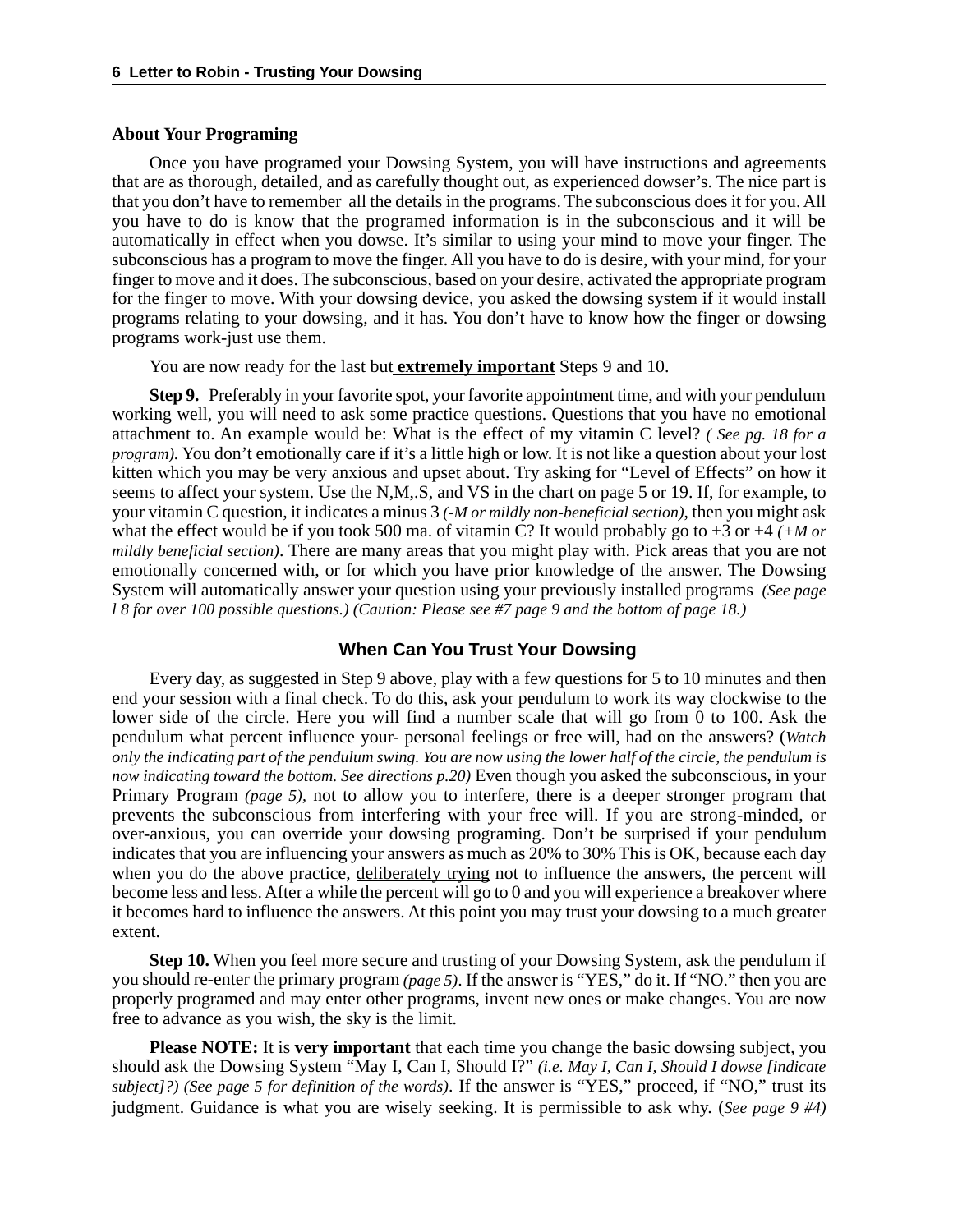**Bobber** 

مبهر

#### **Practice**

Have fun and practice a few minutes each day *(page 18 has many interesting areas).* It's like playing a musical instrument. If you carefully follow the instructions and practice a little bit each day, your skill and accuracy can become very good. And don't become discouraged if you're not right all the time. Even the best dowsers sometimes have interference or a bad day.

#### **Different Instruments**

It is good to develop your skills using your favorite dowsing tool. Do this in an area that is of special interest to you. You will then find it much easier to use the other dowsing tools. Most people with good dowsing skills have their favorites, but can usually use the Pendulum, Y Rod, L Rod and Bobber or some variation. *(See page10 for a description of these dowsing tools.)*

#### **YOUR DOWSING QUESTIONS**

#### **The Question**

Robin, you are quite right to be concerned about the wording of the question. Let me give you some examples and suggestions. In The American Society of Dowsers (ASD) Quarterly there was an example of an experienced dowser/instructor who asked his L Rod to point to north. Instead of pointing north, it pointed to the audience. This was strange because it had always worked before. He tried again with the same results. While he was discussing some possible cause with the audience, a hand went up and a man said, "My name is North". The dowsing was 100% correct to the question asked. I suspect the dowser then changed the question, asking for the rod to point to earth's magnetic north, and then got a correct answer. This demonstrated a very important point about being precise in your question. Another example might be: Does my car need gas? The answer would be "YES", even if the gas tank is full. The answer is yes on two accounts. You have a gasoline car which can only run on what we call gas and it uses air which is also a gas. So of course it needs gas. The Dowsing System seems to take every word in a question by its literal meaning. If your question has a word or words that have assumed or conflicting meanings, and you and your Dowsing System have not agreed on their meaning, your answer may be random.

**Rule #1:** You need to be very specific about what you want to know. This includes what, where, when and sometimes instructional information relating to the question.

**Rule #2:** Use only words, phrases and conditions that you and the Dowsing System both agree upon their meaning, and for which there is an agreed-on method of dowsing response.

**Rule #3:** Make the question a definite request for information that exists somewhere. Normally don't ask for an opinion. If your question does involve an opinion of the past, present or the future, it must be compared to an agreed-upon reference or conditions. *(The program on page 18 is an example of informational instructions, an agreed-upon reference, and other related conditions.)*

Let me give you an example. I'll ask you a question: Are you strong? Your answer would be based on what you think I meant by the word "strong", strong physically, mentally, emotionally, perfume, etc. Now let's apply rules I, 2, and 3 *(What, when and a reference to something)*. Are you strong enough, right now, to pick up this one-gallon carton of milk? Now, could you give me a correct answer to that question? One more example and then I'll give you some reassuring comments and some helpful ideas. If I ask, "How many feet from point (A) to point (B) on the floor by the front row of the audience?" The answer might be twelve because there are six persons sitting in that space, each with two feet.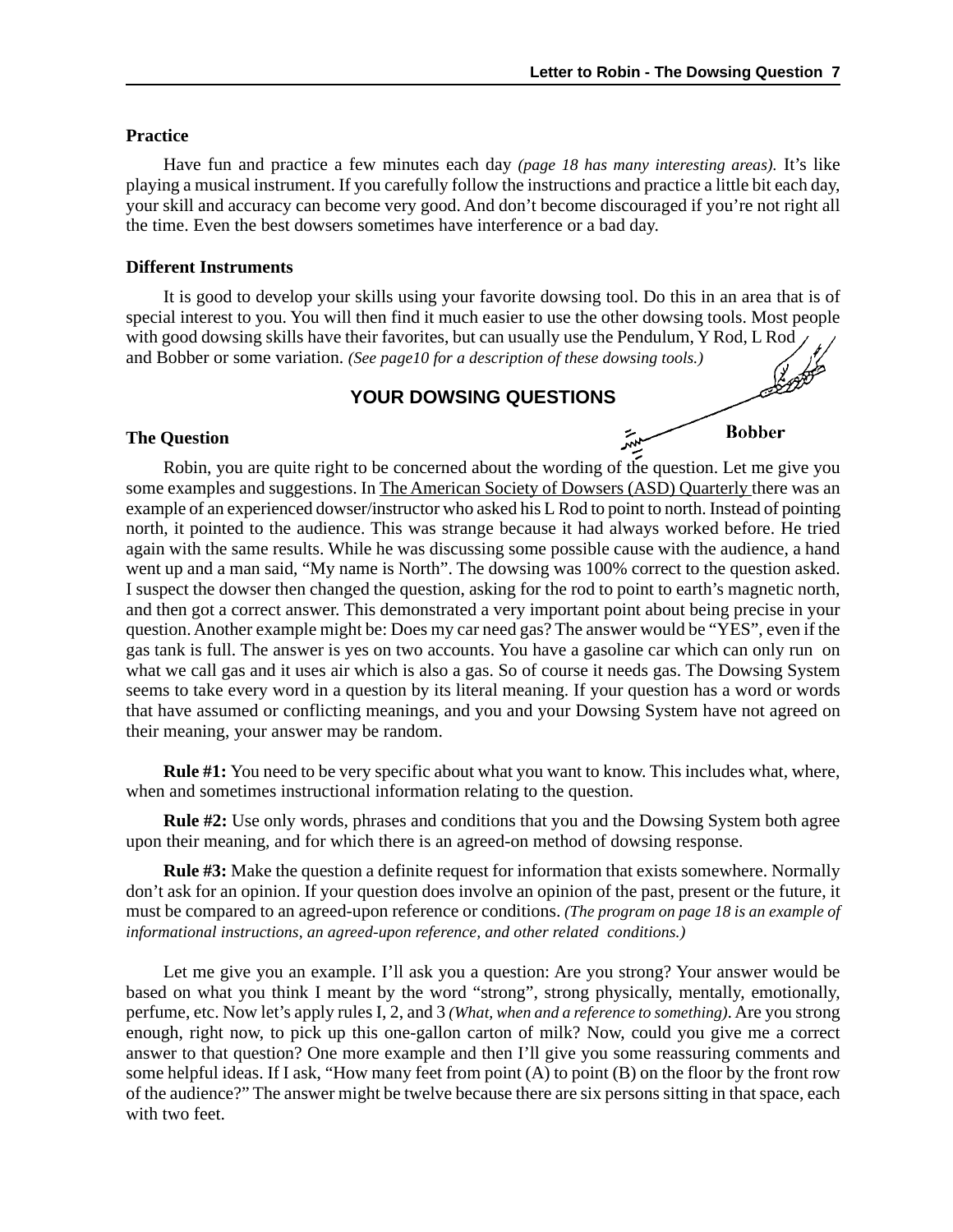#### **Developing a Question**

At this point, you might say, how can I know if I have a good question? Please let me share some ideas for you to consider.

**(1) Formulating the Question**: (Q.) When you wish to explore a new area where you have not successfully established questions, try the following. Ask several different Q's looking for agreement or conflicting answers. Conflicts clue you that undiscovered information is influencing your answer. Examples of some misleading Q's: *(Look at their literal meaning)* Q. Is there water in the [designate the area]? The answer is YES. *(there is water everywhere, in the grass etc.)* Q. Is there a water source, less than 300 feet deep, that could supply 5 GPM *(gallons-per-minute)*? The answer is Yes. *(especially' in a hard rain storm).* The next Q. may give you a clue that something is wrong. Q. Could this water source, allow a well to supply 5 GPM of potable water to the surface, year around? If the answer is NO, you then know something was wrong with the first Q's. By asking multiple Q's, you can often find problems, and learn what you will need to develop good comprehensive Q's.

**(2) Pre-programing:** With your programing you have covered a great many of the possible misunderstandings that may occur between you and your dowsing system. This is one of the important reasons you established programs or agreements with your Dowsing System. A good example is in the program, on the bottom of page 5, which defines the meaning of the "May I, Can I, Should I."

**(3) Very Important Questions:** Another way that seems to work well is, when you have a very important question, get together with another experienced dowser. If you each ask the question in your own way and have the same answer, this is reassuring. But if you get different answers you should both examine your questions, and then proceed from there. Most experienced dowsers agree that the question is a key factor in accurate dowsing.

#### **The Question Test**

Robin, the answer to your concern about using proper questions is simple and straight forward. Always use questions that have worked well before, and test the new ones. Test them, as suggested in "Formulating the Question" above, by asking the question several different ways to see if you repeatedly get an appropriate answer each time. This makes you carefully think about what the words actually mean and if you have left out anything in the question or program. We use many assumptions or idiomatic non-literal expressions in our communicating like: "he will get a kick out of this", "hang your head in shame", " he has a chip on his shoulder", "time will tell", "hand out", etc. If, when you are dowsing, you find an incorrect response, careful examination of the question is more than warranted. I often ask a question two different ways.

#### **For Best Results**

Robin, do not try too hard, do not be too serious. Let it flow naturally. Relax and use your intuition. Let the information flow through you. You should always dowse with a loving heart and for the best good for yourself and others.

#### **And Finally**

Take only what you wish from what I have offered and gently try to get hints from every dowser you meet or work with. There is a world of information out there and you will find it a wonderful, exciting, rewarding adventure.

> Happy Dowsing **Walt**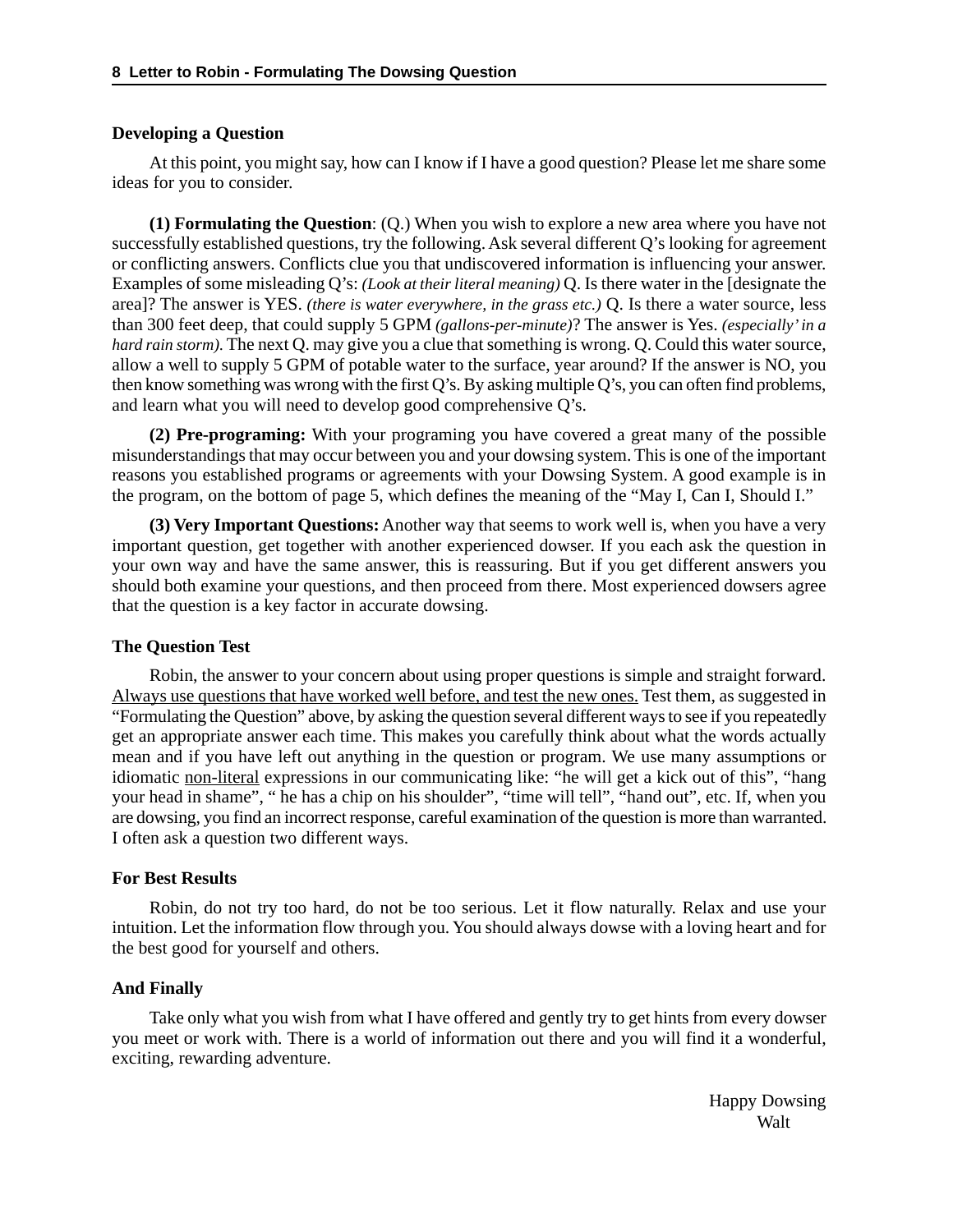**1. Sensing:** When sensing for information, do not attach yourself to it. For example, if you are watching a movie, you are free to react to it in many ways. Two examples might be: You could view it from a "feeling" standpoint and tune in with deep, strong emotions and really live the part, or you could see it as a scientist, objectively looking for information and taking notes. Both could get the same basic story, How you approach the seeking of information is your choice. This is especially important when working with unhealthy or noxious energies. The advantage of using a dowsing device is that you do not need to try to physically sense or become part of the energies.

**2. To Protect Yourself:** To avoid absorbing undesirable energies, simply program or direct your mind to have a detached sensing attitude. When seeking dowsing information, talk to your pendulum as if it were a person. This will direct the energies to the pendulum and not to you. This keeps your mind on the action of the pendulum and not on the energies.

**3. The Question:** The subconscious mind *(or whatever it is)* seems to be very literal in its interpretation of your questions and apparently makes no assumptions. For example if you ask: "Does my car need gas?' The answer is YES *(your car uses air which is a gas)* You assumed it knows you were talking about the amount of gasoline in the gas tank, but that was not what you asked. I suspect that many apparent wrong answers really were correct to the literal interpretation of the question. Make the question a definite request for information existing somewhere, and not for an opinion of the past, present or future. If you do ask for an opinion, it needs to be compared to an agreed upon reference. As compared to... An example of an incomplete question: "Do you have enough money?" The answer will be random because I did not specify what it is for or when. If instead I asked: "Do you have enough money, in your pocket right now, for a \$1 ice cream cone?" You could then give a very definite and accurate answer. Carefully plan your questions.

**4. Life's Lessons and Restricted Areas:** Be very careful not to interfere with anyone's "Lessons in Life" or possibly their "Karma" or other unknown areas, that are best left ALONE Always ask your Dowsing System "May I, Can I. Should I". If the answer is NO, then tactful avoidance is advisable.

**5. Privacy:** If we are tuning into the subconscious, then we have access to a lot of information. Never (*except under very special circunstances)* dowse a person without their personal request. It's like looking at their personal diary without their permission. Some persons know how to shield themselves, but most do not. Always respect personal privacy.

**6. Apparent Universal Law:** Be aware that there seems to be a universal law of cause and effect, or what you plant, you will reap, or Karma, or what you send out will somehow return to you, etc.

(1) Always dowse for the best good of others.

- (2) Never try to use this gift for evil or selfish gain.
- (3) It's OK to dowse for your or others needs.

(4) Always remember it's a gift to cherish and give.

**7. Diagnosing:** Do Not diagnose or give medical advice of any kind!! Always advise anyone to seek appropriate medical advice if they think they have a problem. Caution - See\* bottom of this page.

**8. Sharing with Others:** Gradually and discreetly share with those who want to know. But be unknown to those it might frighten or offend.

**9. Open Mind:** Always keep your mind open to new ideas and look for ways to improve. Be a life-long student, it will bring much excitement and joy to you and your fiiends. If I may, please let me interject just a touch of philosophy: Don't let your personal feelings interfere with your looking and listening. Just remember that one of the main reasons you believe and feel the way you do is because of the time *(epoch, period, era)* of your birth, and its geographic and ethnic location. This is further influenced by your particular experiences, educational and religious background. Don't let your beliefs block examining new ideas. Also, remember that a person's judgment is no better than their information.

**10. Keep it Simple:** Try to keep all aspects of your dowsing as simple as you can. Be sure to practice and enjoy your dowsing.

\* Under the U. S. Federal Pure Food, Drug and Cosmetic Act of 1976, it is a violation of the law to attempt, in any way, to diagnose or treat any ailment of illness unless you are a medical doctor or other licensed health-care professional working under the most stringent State, AMA, and FDA approved conditions. Use good Judgment, be cautious.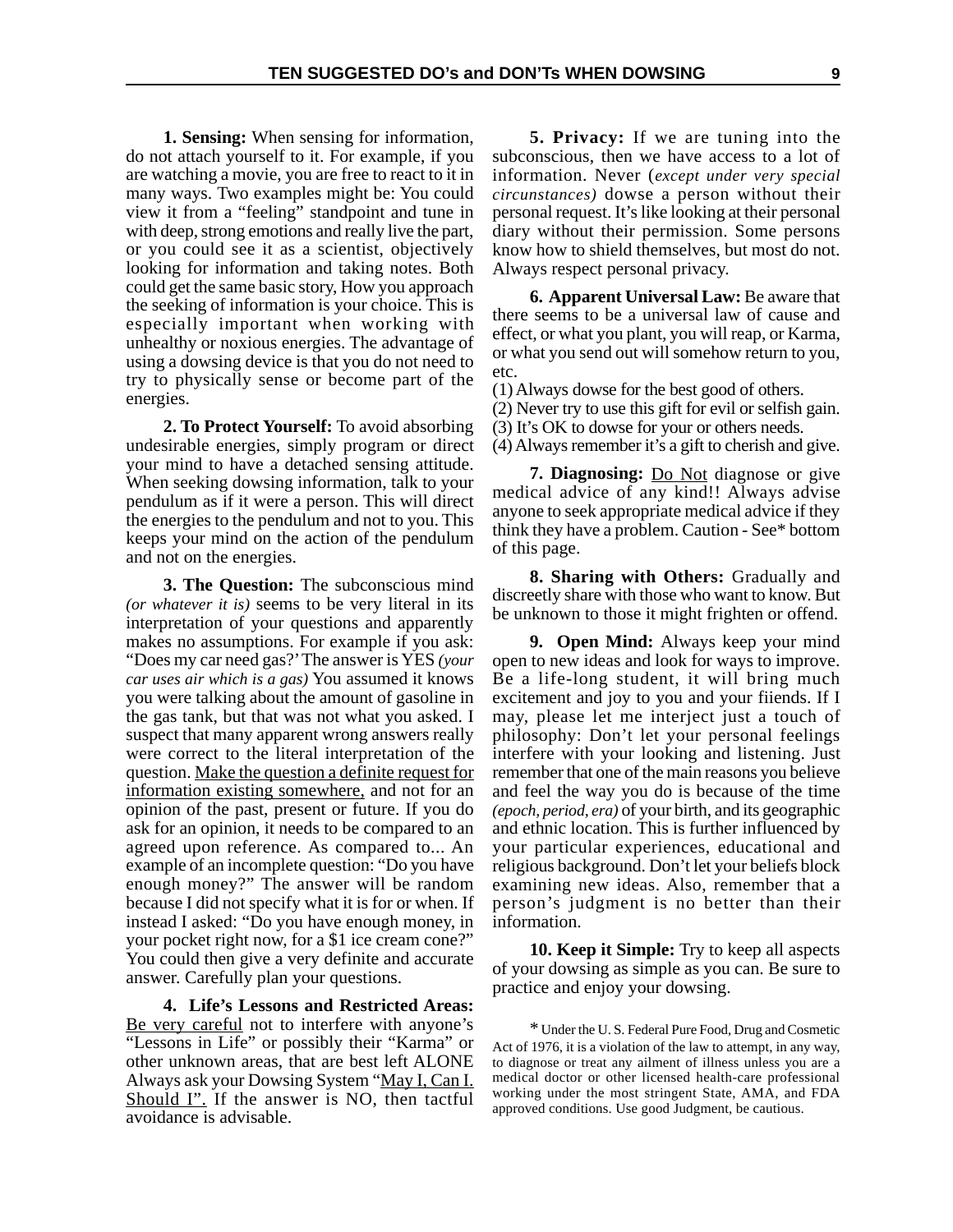## **BASIC DOWSING TOOLS**

There are many very successful dowsing systems and methods, with or without tools. But as a general rule, most dowsers usually use some type of dowsing tool. We will cover the four most popular types, which are the **Pendulum, L Rods, Y Rod, and Bobber.** You will also find unlimited variations in the shapes, sizes, materials and how they are used. This variety does not seem to affect their workability, other than speed, agility or convenience. Many dowsers have a whole pile of dowsing tools that they have collected or made. These tools generally fit into one or some combination of the above. Your choices should be determined by what tools feel and work good for you.

The following is a synopsis of the four basic instruments commonly used for dowsing.

#### **PENDULUM**

**Shape:** Can be anything that you can hang on a string or chain. They can be any size, even as small as a paper-clip on a thread. The chain or string is usually about 3 to 4 inches long.

**Materials:** Anything you can find. Go by your feelings.

**How to Use:** Hold as shown. The usual response request is for: swinging straight forward for "yes" sideways for "no" and at  $\mathcal{U}(x)$ an angle for "Ready for question." Feel free to instruct (*direct, program)* your dowsing system to respond anyway you like.



- **Advantages:** Easy to make. Easy to use. Very popular. Small enough to go in your pocket or purse. Quick response. Excellent tool for dowsing charts or maps.
- **Disadvantages:** Some problem in the wind or when walking. This problem can be overcome by requesting *(pre-arranging, programing)* the pendulum to spin in a clockwise or counterclockwise direction to indicate the "yes" or "no" response.

#### **L RODS (Angle Rod, Swing Rod, Pointing Rod - - - )**

**Shape:** With or without a sleeve handle. The top wire can be 4 inches to over 2 feet long. The usual length is around 12 to 16 inches.

- **Material:** Usually wire. A metal coat hanger is a good source. Welding rod is also a very popular material. You can use just about any thing you can bend into the L shape.
- **How to Use:** Hold loosely in your hand with the top wire tilted slightly downward.

When one L Rod is used alone, it acts as a pointer or a swing rod. It can be requested to point towards a target or direction, or to swing sideways when encountering a specified energy field. *(i.e. an aura or noxious zone.)*





When using two L Rods, they are normally programed to:  $\epsilon$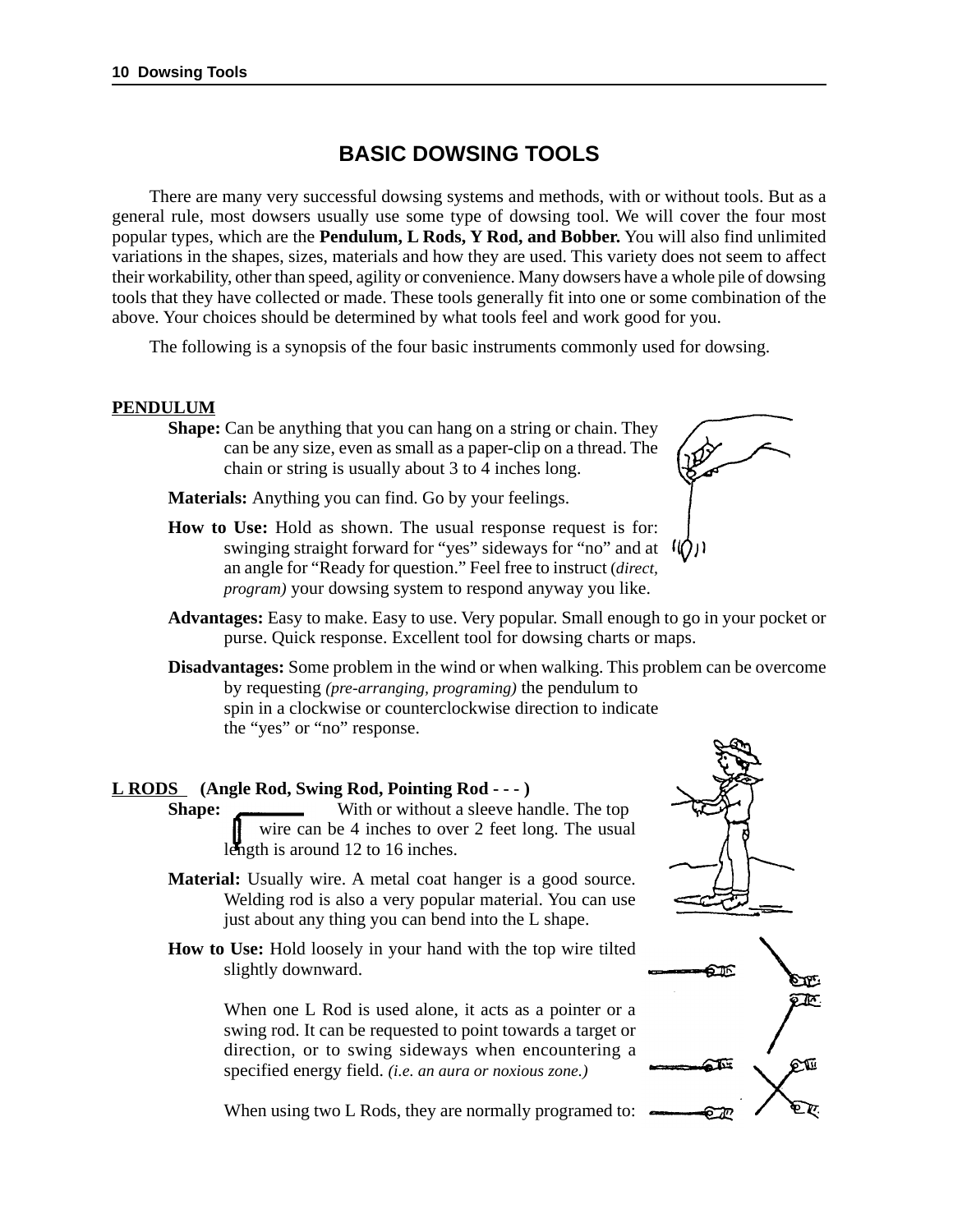point straight forward for the ready position, to cross for the "yes" response or when over a target, and to swing outward for the "no" response.

- **Advantages:** Easy to make. Easy to use, very versatile and popular. Works well when walking over rough ground. They are generally not affected by mild winds.
- **Disadvantages:** Not as easy to carry or conceal as a pendulum. Although the small 4 6 inch ones can be put in your shirt pocket or purse.

#### **Y ROD (Forked Stick, Talking Stick - - -)**

- **Shape:** Traditionally it is a forked stick looking like the letter Y. They can be any size, usually around 12 to 24 inches in length.
- **Material:** Can be wood, metal or plastic. Plastic being very common for many dowsers, probably because of its ease of storage.
- **How to Use:** Hold with pointed end down. Thumbs will be up and palms towards center. Hold tight and spread Y Rod outward while rotating your wrist outward. Your thumbs will now be pointed outward and your palms up. The Y Rod will flip up into a delicate balance.

Pointing upward at an angle of around 45 degrees is usually used for the ready position.

Swinging down from the ready position to point at a water vein or target. This may also be used for the "yes" response.

Swinging up from the ready position is usually used for the "no" response.

- **Advantages:** Acts quickly, can point directly towards a water vein or target. Works well while walking over rough ground. Reliable in fairly strong winds.
- **Disadvantages:** Not as versatile as other dowsing tools. It only has an up and down motion. You wild need to turn your body to find direction.

#### **BOBBER (Wand, Spring Rod, Divining Rod - - -)**

**Shape:** Any flexible rod, branch or wire. Can he most any length from one foot to over three feet. They sometimes have a coiled wire and a weighted tip.

**Material:** Any thing that is flexible.

- **How to Use:** Hold it down at around 45 degrees. You can program it to simply mimic a pendulum, by bobbing up and down for "yes", sideways for "no", 45 degrees for ready for question. Or you may simply request what you want different bobber responses to represent. Like swinging back and forth towards a requested target and to spin when over the target.
- **Advantages:** Can replace a pendulum for field work. Most dowsers find it easy to use.

**Disadvantages:** Won't usually fit in your pocket or purse.





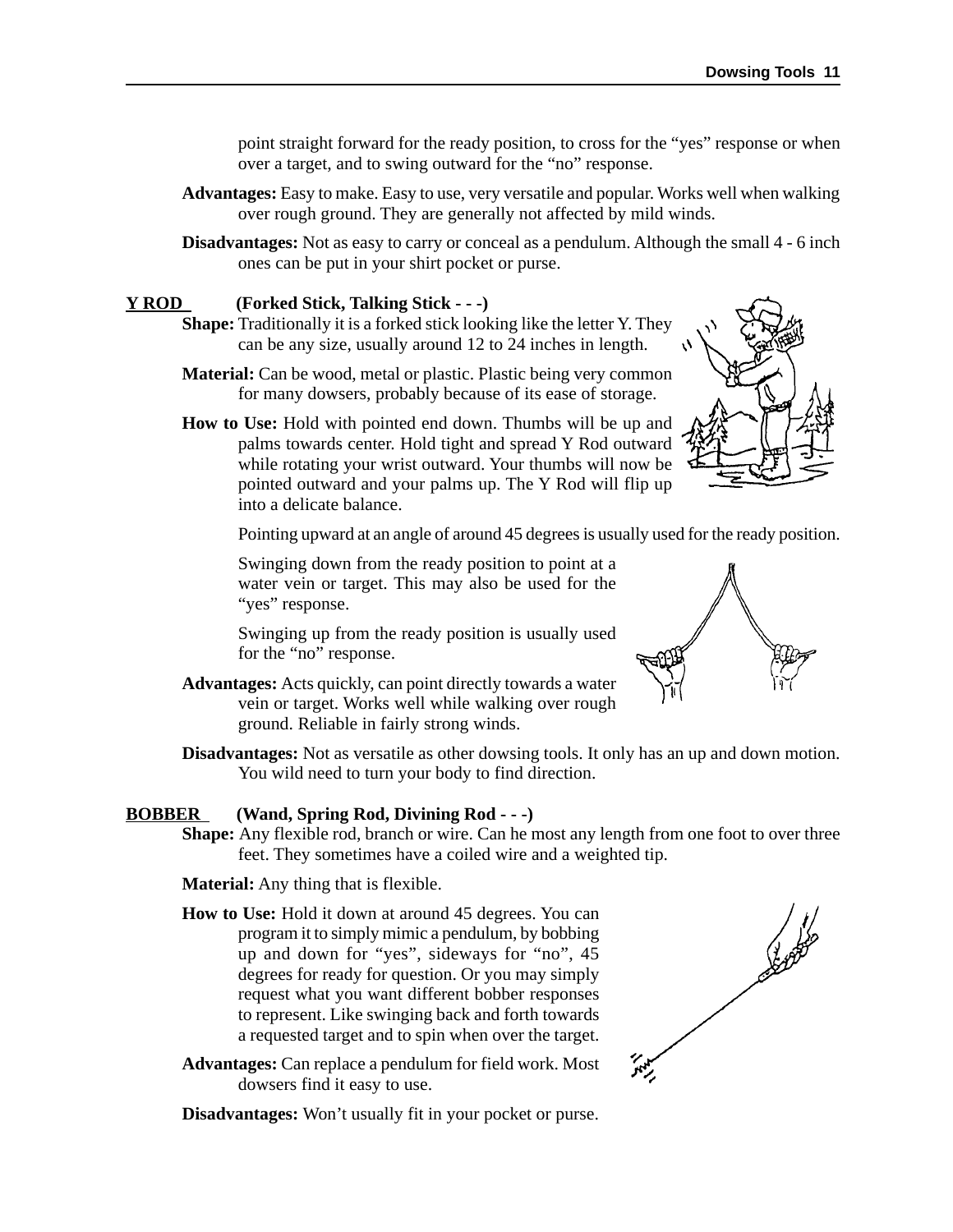#### **Some Suggested Programs**

*(Or mutually accepted, pre-established agreements and conditions, between you and your Dowsing System)*

The following working programs were especially designed to fit a dowsing subject and are for you to use as a starting point. Use them to build from. Feel free to add, subtract or change in any way you like. Talk to experienced dowsers for ideas. *(See pages 4 and 5 about installing and changing programs.)*

NOTE: Please remember when you are dowsing to always ask the "May I. Can I, Should I" question any time the basic subject changes. *(Please see bottom of P.6 for purpose.)*

#### **WATER**

"**Water Program** is to become part of and work with all my dowsing programs or agreements, and to be continually in effect until I choose to make changes. The water is to be less than [300] feet deep, be able to supply to the surface, from a well, a minimum of [3] gallons per minute, currently year around, of [primary] potable water which would be palatable to [me] This is to be with respect to drilling conditions and legal aspects. End of program".

Some sample questions: *(After you ask the May I, Can I, Should I question.)*

**Q.1** Is there **water available** within [designate the area of interest]? *(Note: All factors in the water program are in effect, this is a " YES " or "NO " answer. )*

**Q.2** Where is the **best place** to drill a well(s) [designate the area of interest]?

• For map dowsing, use a system to mark all water veins that fit the program and best locations for well(s).).

• For edge-of-property dowsing, the dowsing instrument will point towards the best location.

• For on-sight-dowsing, you can pinpoint the location.

#### **FOOD**

**"Substance Program** is to become part of and work with all my dowsing programs or agreements, and to be continually in effect until I choose to make changes. **The term "substance"** is to mean any material, including food, drink, medications, etc. which I deliberately put in or on my body. This is with respect to any and all aspects of [my] total being. The dowsing results are to be in effects. End of program."(*Effects - Normal, Mild, Strong, etc. -, see dowsing charts p.5, 19 and 20. Also top P.18)*

Some sample questions *(If it is not appropriate to dowse in a particular situation you might hold the pendulum under the table or train your finger to act as a pendulum.)*

**Q-l** What [will be or is] the overall effect(s) of this [substance] on [my] total being? *(Or similar wording. You may specify all or any part of this substance. )*

**Q-2** What [will be or is] the worst effect of this [substance] affecting any aspect of [my] total being?

**TIP:** If it reads on the non-beneficial side, you might try the suggested experiment under "Possible Corrections" on page 17. This is to see if, or how quickly and how much change there may be. If you dowsed the energy fields for the substance *(food etc.)* before and after your experimental adjustment, you may find that the dowsing indicates very interesting changes. Have fun.

#### **NOXIOUS ENERGIES**



**NOTE:** The Moon's gravity pulls the Earth's crust upward about two feet as it goes overhead each day. This creates a very long wave, like an ocean wave many miles long and wide and around two feet high at its center. The Sun has a gravity wave that is about twelve inches high at its center. The interplay of these two tremendous amounts of energy which varies over 28 days and yearly, seems to stress the earth's crust in many ways. The results of this stretching and twisting can be detected by dowsing, and they have demonstrable good and bad effects on plants, insects and animals. Dowsing and experimentation have indicated that they may also affect humans.

**Noxious Energies:** There are many sources and types of noxious and beneficial energies or influences. In addition to the water and fracture types shown in the drawing above, there may be influences from magnetic, electromagnetic and electric fields, either man-made or from the earth. Also, there are cosmic energies and many known, unknown or partly understood types, such as earth grids and ley line crossings, psychic or spiritual influences, etc. It seems that these influences may sometimes affect the body in good or bad ways. It also appears that anything that can affect the body or the subconscious can be easily dowsed.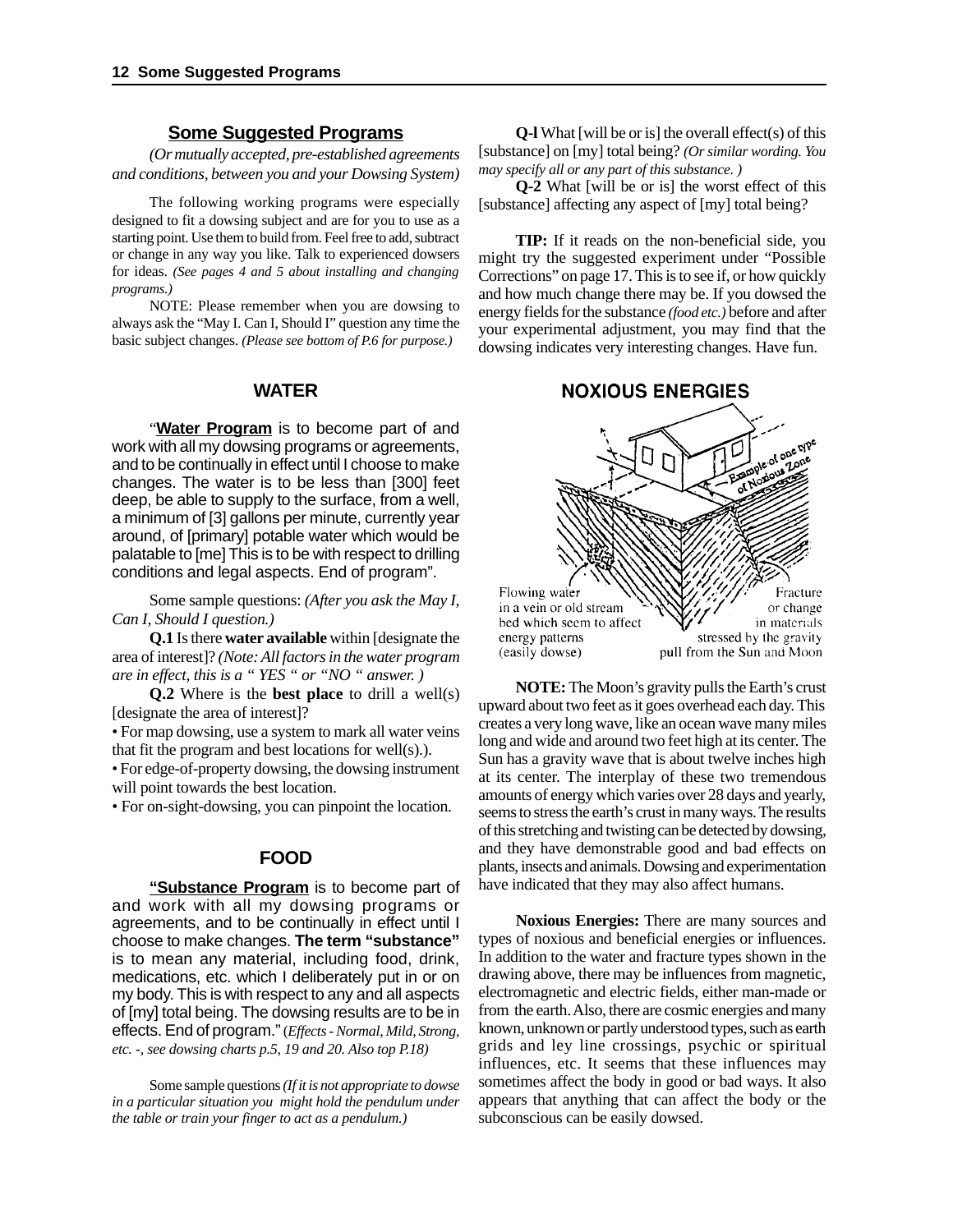**"Noxious Energies Program** is to become part of and work with all my dowsing programs or agreements, and to be continually in effect until I choose to make changes. The term "N**oxious Energies"** unless other wise requested, is to mean: Any form of energy, condition, zone or situation that is or could adversely affect any aspect of [my] total being in a harmful, disrupting or interfering way, by exceeding [my] healing or defensive mechanisms. This is **not to include,** unless otherwise requested, smoking, alcohol, drugs, medication, food of drink that I have deliberately and knowingly put into or on [my] body. **It is to include**, but is not limited to the effects from magnetic or electromagnetic energies from zero to all frequencies; alpha, beta and gamma energies; the influences from fractures or faults and underground water; all man-made, earth or cosmic energies; gases, mind, psychic and spiritual influences.

#### **The pendulum** (or dowsing tool) **response:**

**(1)** To the **"Are There"** questions based on the previous [28] days. If the environmental conditions have not or could not accumulate to an interfering or damaging level for [me], the pendulum should go to "NO" (indicating that [my] systems are able to heal, handle or repair faster than any damaging effects. This may be a good repair systems exercise to avoid disuse atrophy. Also noxious energies are sometimes only good energies of which we had an overdose.) If there are noxious energies that could accumulate to an interfering or damaging level, the pendulum should go to "YES."

**(2)** To the **"Effects"** question, the pendulum should go to the worst negative level in Effects on any aspect of [my] total being, covering any time during the last [28] days.

**(3)** To the **"Safe Time"** question which is to mean: For the worst time of day during the last [28] days and for the maximum number of hours within that day where [my] body could handle this condition without harmful effects. The pendulum should go to a positive number from near 0 through 24. End of program."

Some suggested questions: *(After May I, Can I, Should I)*

**Q-1 Are there** noxious energies affecting [me] within [indicate an area or spoot]? ("YES" or "NO")

**Q-2** What is **the Effect on** [me] of the noxious energies within [designate, mark or imdicate and area]?

**Q-3** What is [my] **Safe Time** in hours, in the noxious energies, within [mark or indicate and area or spot]?

#### **MAP DOWSING**



**Map Dowsing** involves using a marking device of some kind and a dowsing tool to locate water or other objects on a map *(see p. 15 for possibly partial explanation).*

**"Map Dowsing Program** is to become part of and work with all my programs or agreements, and to be in effect until I choose to make changes. When using a map or drawing, some type of dowsing device, and with or without an additional pointer or straight edge, the dowsing system is to indicate when the pointer, straight edge or dowsing device is indicating the present map represented location of the object, subject or target specified by the dowser. End of Program."

#### **Methods for Map Dowsing**

There are several common methods used for map dowsing. I will suggest two which seem to be the basics for many systems.

**(1) a. Slide a straight edge** across a map or drawing *(after carefully specifying what you are looking for and asking the May I, Can I, Should I) (see sample in drawing above)* and ask the dowsing device to indicate when the straight edge is at the target.

**b.** When dowsing indicates that the straight edge is at the target, draw or sight a line along the edge.

**c.** Turn your straight edge 90° and slide it across the map. A**sk the dowsing device** to indicate when the straight edge is at the target. Draw or sight a line along the edge, and where your **first and second lines cross will be the target.**

**TIP:** It you use a pendulum and chart (*the one on page 3 would work fine)* ask the pendulum to swing a little ways to the left of "YES" and to move closer to "YES" as you move your straight edge (*or pencil)* closer to the target *(water vein, noxious zone or object, etc.)* "YES" is on target, and swinging to the right of "YES" is past the target.

**(2)** Ask a pendulum to swing towards a target, then follow this direction until it spins. Or ask a L Rod to point towards a target and lock on as you move.

You can use any of the above or invent your own. With practice all, including your own, will work fine. Have fun.

NOTE You may temporarily substitute other names, times or conditions inside the [ ] by simply expressing your wishes to the Dowsing System while dowsing The change will automatically change back to the original program after you finish dowsing in this area. This change back is built into the Primary Program.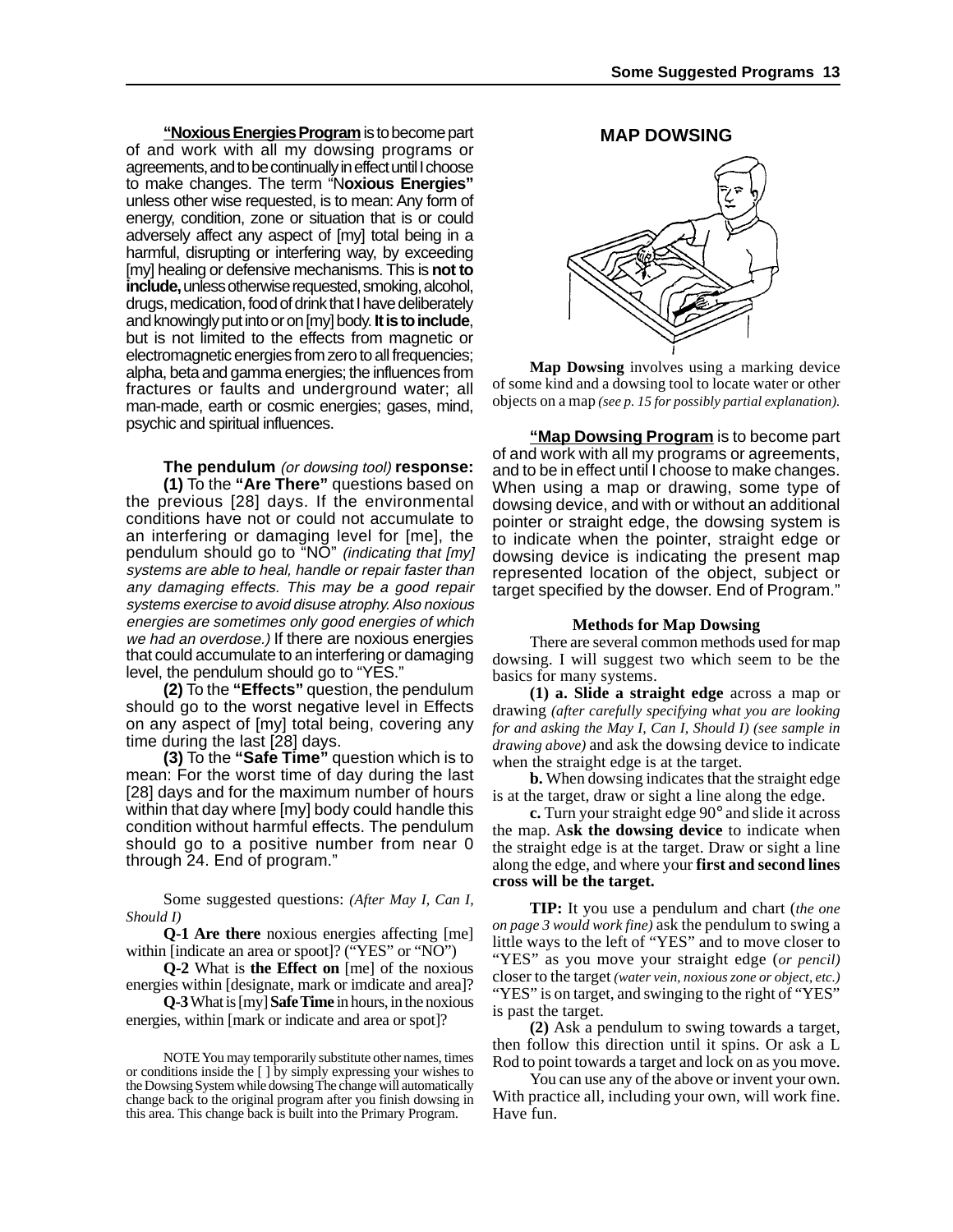#### **HOW DOES DOWSING WORK?**

That is the \$64 question, but if you research in enough areas, there are some very interesting clues.

#### **The Mind**

Let's start with the possible involvement of the mind, which apparently needs to be busy, it's designed that way. You can, with a lot of practice, learn to quiet the mind, but for dowsing it is best to keep it busy because you need to talk and listen. The mind also needs to feel it understands what is going on. We can satisfy these two needs, being busy and understanding, in several ways. First, if we use a dowsing instrument, the mind is busy watching the tool work. There is motion, intrigue, expectation and anticipation, all of which the mind enjoys. Next, if the mind has a plausible explanation of what is going on, it doesn't become frustrated and pass this and doubt on to you. So what we need is at least a partial, rational explanation of how dowsing works.

#### **Sensory Systems**

Information about our sensory systems is found scattered throughout many scientific and metaphysical books and articles. Some references are listed on page 15. Back in 1983 in a scientific article, a neurophysiologist at the V.A. Med. Center, Loma Linda, CA., indicated that they were observing effects from electric fields only one millionth as strong as those formerly considered threshold levels in humans.3 This was news to most scientists, but not to some dowsers. They know if you passed electricity through the ground, dowsers could easily pick up the resulting electromagnetic energies. This experiment has been done in the past at many dowsing conventions.<sup>1</sup>



It has been discovered that we have three sensors that can pick up this electromagnetic information. One near or in the pituitary and one on each adrenal gland. Having three points, the subconscious can determine both distance and direction of an electromagnetic source. This is probably done in a similar way that the subconscious uses the two eyes to determine distance, except it has the advantage of having three points of reference instead of only two.

#### **Water and Electricity**

A simple science fair experiment can show that moving water can cause electricity to flow



Water drops moving down the wire will rake off enough electrons to flash a small neon bulb which requires over 68 volts. This is like you sliding across a plastic seat and experiencing an electric spark when you touch someone.

Moving water underground seems to cause or to be associated with electric flow. Any time electricity flows in any kind of conductor, it creates an electromagnetic field. This electromagnetic field could then be picked up by our internal sensors. And like the eye that can differentiate between forms, shades and colors, the magnetic sensors, at least according to dowsing, seem to differentiate between patterns of electromagnetic energy fields from different sources. Therefore, the subconscious can easily have information about the location of moving underground water.

#### **Moving Information from Subconscious to the Conscious Mind.**

The problem is getting this information from the subconscious to the conscious mind. This is where the dowsing devices come in. And here is one way it may work. You may have heard of muscle testing, a procedure in which the subconscious can be programed to cause the involuntary muscles to be strong for a true statement and weak for a false statement. It is used by many chiropractors, psychologists, complementary medical workers, etc. If you have not had this experience, find someone who knows how to do it and you will be amazed how well it works. You can program the subconscious to respond to any number of request, including dowsing. Electronic muscle testing instruments attached to dowsers have shown what appears to be subconscious controlled involuntary muscle movements which seem to affect the dowsing instrument.<sup>1</sup> There are probably many other factors involved, but this makes sense and is a comfortable starting place for the mind.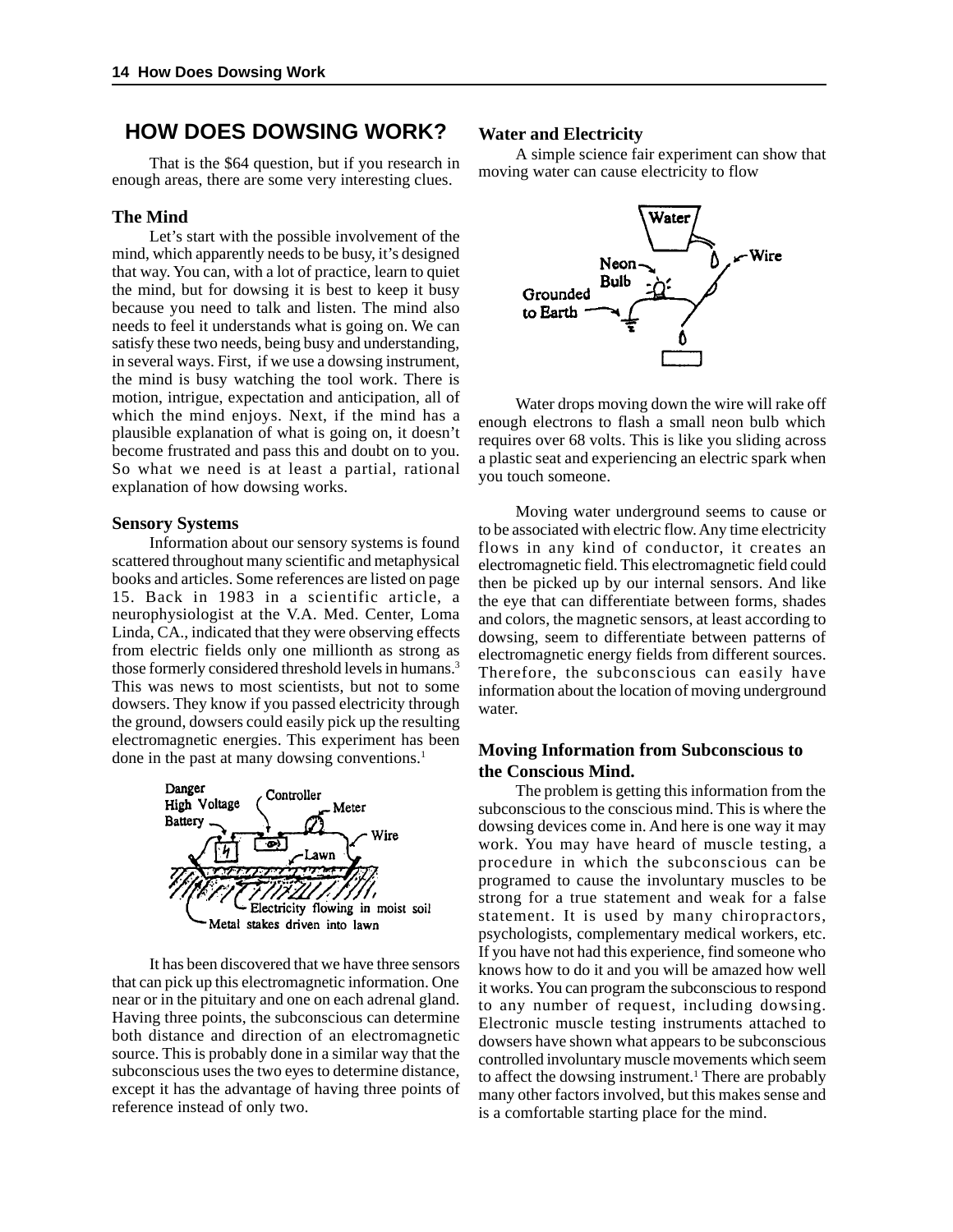**Stop!!** This makes sense for on-site dowsing, or being close to the water, but what about **Map Dowsing** that most modern dowsers do'? At this point your mind will say: "There is no logical way possible you can explain this." In map dowsing, a dowser can very often accurately and verifiably locate water and other things *(with distance not being a factor)*, using only a dowsing device and a map or drawing. *(see page 13)*

Well, it turns out that map dowsing has just as simple an explanation as on-site dowsing. Map dowsing seems to be related to what is sometimes called the "**Backster Effect."** 2.5 Backster is a lie detector specialist and what he did was to attach a galvanic skin response device to the top leaf of a plant. This device measures the electrical resistance of the skin. He then watered the plant, fully expecting to measure how long it would take for the water to reach the leaf and change its resistance. Instead the lie detector immediately indicated what would be a happy effect in humans. This puzzled him so he decided to traumatize the plant by burning a leaf. The plant showed a fear response on the lie detector as soon as he had this thought. Backster's experiments have been duplicated  $2.5$  thousands of times by many persons using many variations and have been well publicized on TV and in many books.



Experiments have shown that some type of energy that we might call **"superconscious"** for lack of a better word seems to have been flowing between Backster's mind and the plant. It turns out that this "superconscious" seems to flow between and within all persons, animals, plants and most everything, including our subconscious, which somehow taps into this information. Have you ever felt ill at ease or apprehensive for no apparent reason? Does a mother somehow know if something is happening to her child?

Now, if your subconscious has access to this "superconscious" and you have access to the Subconscious with your dowsing device, you can tap into a lot of information. The apparent reason your conscious mind does not have this type of access to the subconscious is the danger of a continuously flowing overload. Just think what billions of bits of continuous inflowing information from your subconscious would do to your concentration. The dowsing instrument allows you to tap the subconscious selectively and obtain useful information. I know that there is much more to dowsing than this, but it is a good start.

Have fun exploring new ideas.

#### **REFERENCES**

- <sup>1</sup> Bird, The Divining Hand. Whitford Press, 1993 This newly revised book is an excellent text about dowsing and its history. It is not a "howto-dowse" book. It is now available from the ASD book store.
- <sup>2</sup> Tompkins and Bird, **Secret Life of Plants**, Avon, 1974 Very informative book covering many aspects of the Backster Effect and much more. Available from the ASD book store.
- <sup>3</sup> Electronic Pollution," Popular Science, Dec. 1983
- <sup>4</sup> More Experiments in Electroculture" Popular Electronics, June 1971

Simple device that can be easily and simply made. with directions for its use. *(Low level electronic assembly skills required.)* There is also an overall discussion of the Backster Effect.

<sup>5</sup> Stone, The Secret Life of Your Cells. Whitford Press, 1989

Explores the research of Cleve Backster.

\* \* \*

• For location of dowsing club meetings and other information contact:

THE AMERICAN SOCIETY OF DOWSERS P. O. Box 24 Danville, Vermont 05828 (802) 684-3417

A.S.D. Book Store 99 Railroad St. St. Johnsbury, VT 05819 (802) 748-8565 1-(800) 711-9497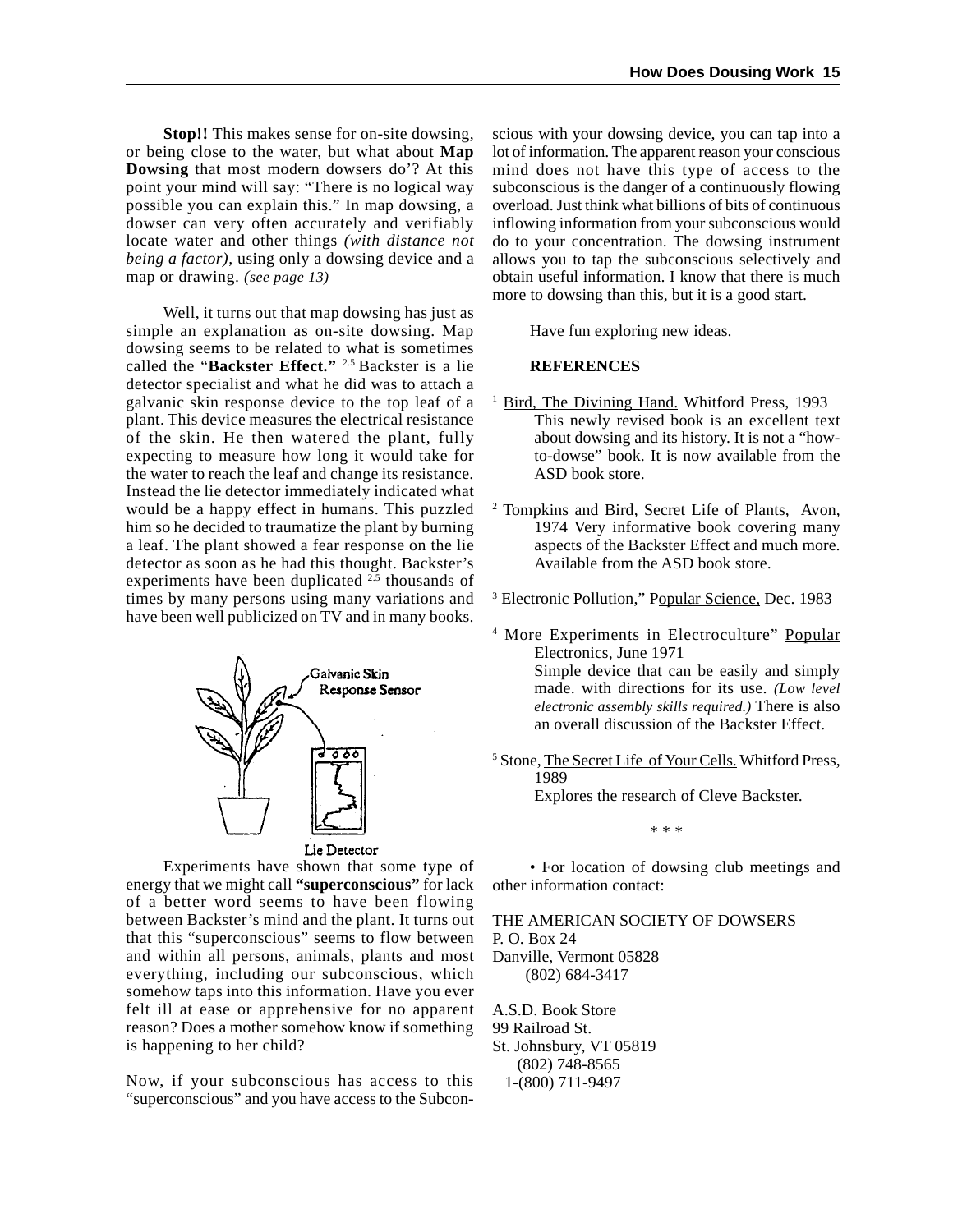#### **OVERVIEW and INSTRUCTIONS for Over 100 INTERESTING AREAS to EXPLORE on Yourself** (See page 18)

If our dowsing system is tapping into our subconscious, higher self, superconscious, etc., then it may be possible that we have access to information about ourselves that is not available through what might be referred to as normal means. The section "Over 100 Interesting Areas to Explore on Yourself" has many examples of this type of information. It is also divided into the following three separate areas for ease of use.

#### **(1) Conditions Program**

The first area to look at is the programing of your Dowsing System. This informs the Dowsing System of what you are interested in, what parameters to use and how to answer your questions. You should already have installed the Primary Program *(page 5)* for this Conditions Program to build on. The two programs give the Dowsing System very thorough and mutually agreed-on conditions for exploring these interesting areas. You can always add, delete or change any part of any program to satisfy your needs by following the three simple steps found on page 4. If you do make changes, it is a good idea to write them down so you will know what is in your programed dowsing instructions.

#### **Step-by-Step Installation Instructions Conditions Program**

**A**. Read the First Installation Step (A) on page 4. If the answer is "YES," you can then proceed to the Second installation Step (B) by reading from the beginning of "Conditions Program" *(page 18 just below the questions)* to the bottom of the page where it says "End of Program."

**B.** Next, go back to Installation Step (A) on page 4. and get permission to add the two questions Q- I and Q-2 *(top of page 18)*. Then read the questions. Followed by the statement: "Or other similar wording like: [Overall Average Condition] for Q- I, or [Most Harmful Condition] or [Worst Condition] for Q-2. This substitute wording is to automatically represent the entire question. End of Program." This will act as a "Questions Program" or mutual agreement for the questions used in: "Over 100 Interesting Areas to Explore on Yourself."

**C.** The last step is to go back to page 4 and read the Third Program Installation Step (C). If the answer is "YES", you will be finished programing page 18.

**NOTE**: You now have programs or mutual agreements and conditions to work from. Once they are in your subconscious or Dowsing System you **do not** have to repeat the instructions. By using this method, they will automatically be in effect each time you dowse, almost like a post-hypnotic suggestion.

#### **(2) The Questions**

Once you have a mutual agreement with your Dowsing System, on the parameters you wish to work with, you can take a closer look at the question. The two questions are intended to be progressive in nature.

• The first question **"Q-1"** is for a general overall impression of your total being, an averaging of everything. And in accordance with the entire Conditions Program, [you] would be compared to a person of average health, [your] age and peer group. This average person would show on the dowsing circle *(page 19)* as balanced with a straight up-and-down swinging of the pendulum. Hopefully your reading will be more positive by comparison.

• The second question **"Q-2"** is designed to zero in on specific areas, as related to all aspects of your total being.

#### **(3) Interesting Areas To Explore**

The main body of page 18 covers the suggested situations or conditions that may in some way influence our personal systems. It is divided roughly into four subdivisions. This is so you *(with guidance from your dowsing system)* can go to the area of most influence. The subdivisions are as follows:

- 1. Energies or substances
- 2. Mind or spiritual influences
- 3. Chemical or biological areas

4. Covers what may have been missed in other areas, or is in an area where you or I may not have an adequate knowledge or language.

#### **Step-by-Step Dowsing Instructions Interesting Areas to Explore**

A. With your pendulum swinging to "Ready for Question," ask the "May I, Can I, Should I, dowse the Over 100 Interesting Areas on [myself]?"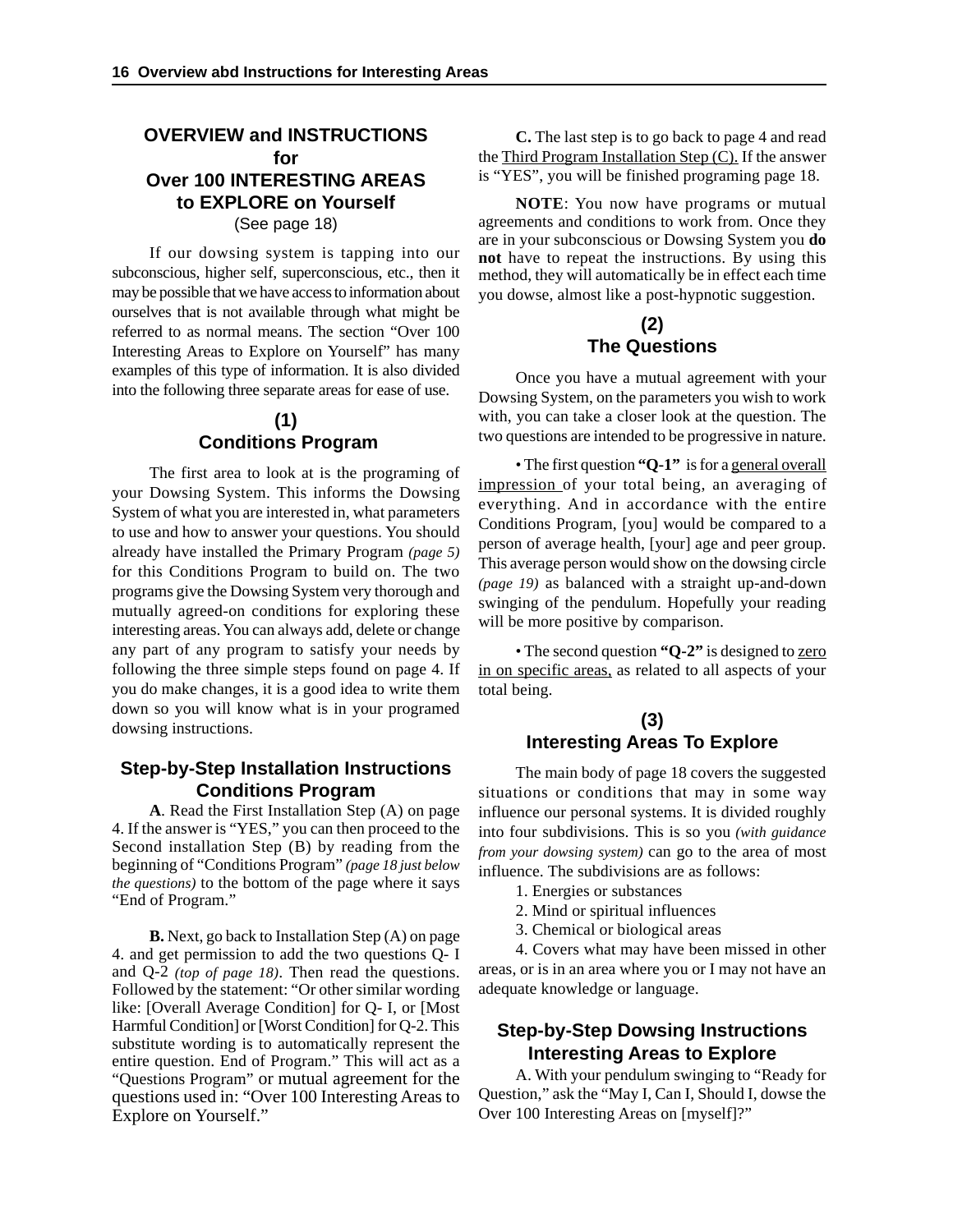1. If the answer is "YES," proceed to step B. 2. If "NO," trust its judgment. You may ask why.

**B.** With your pendulum swinging to "Ready for Question" Ask **Q-1** by either reading the entire question, or just saying "What is [my] overall condition?" or "Overall condition" or similar wording. *(When you installed Conditions Program, on page 16, you built in this wording flexibility.)* The pendulum is programed to move from "Ready for Question" to a beneficial or nonbeneficial position, reading in effects on the upper half of the dowsing circle. *(p. 19)* This will be comparing [you] to the average person in average health and of [your] age and peer group. Hopefully your dowsing will indicate a better or more positive reading than the vertical pendulum swing to "Bal." for the average person.

**C.** Now return the pendulum to "Ready for Question" Ask **Q-2** either in its entirety or "What is [my] worst condition" or "Worst condition" or similar words.

**1.** The pendulum is programed to move to the effects of the worst condition involving any aspect of [your] total being.

**2**. If the pendulum goes to the positive side, there is probably no further action necessary.

**3.** If the pendulum goes to the non-beneficial, or less than average side, you will then have many options, some of which are below and on the right hand side of this page.

**a.** Start down the conditions on page 18 and keep track of the level of each area. Read only the bold words, your subconscious is aware of everything you read into it while you were programing page 18. It only needs a clue as to what area you are interested in.

**b.** Or to save time, ask the Dowsing System to indicate which section the worst condition may be in, by using  $+$  numbers 1 through 4. Then search this section for the condition. Repeat steps in "b" looking for the next worst condition. If you don't find one you are done.

#### **Example**

**a. Q-1** "Overall condition'?" Example answer  $= +6$ **b. Q-2** " My worst condition?" Example answer =-4 **c.** "What section should I go to?" Answer is # I **d.** Start down this section, one line at a time, asking for the effects, until you find the negative condition. Example: Meridians? Answer  $= +7$ 

#### Aura? Answer  $= -4$

When you have a negative answer, go to step e. **e.** "What is my next worst condition?" If the answer is (+) you are finished looking for the negative areas. If the answer is (-) then go back to step c, and determine which section to look in for the next negative area. Repeat e. and c. until you find all the negative areas.

#### **What to Do If You Find a Negative Response**

Remember, this whole thesis is only ideas and suggestions for you to look at and evaluate. Take only what is useful to you. Many other systems work just as well.

#### **Possible Corrections**

This procedure can be very interesting to experiment with. Ask the Dowsing System if it can and will do anything about this situation. If the answer is "YES", then ask for the pendulum to be returned to swinging on the negative reading, to please make appropriate corrections. and to indicate its progress with the pendulum. Watch the pendulum's swinging. It may move from the negative position to the balanced or possibly to the positive side. Use the swinging pendulum as a meter to indicate what is happening. Do not ask questions or interrupt while it is working. Changes may sometimes be very quick and for differing amounts. Never underestimate the power of the subconscious, mind or other forces involved. *(Remember, this is only experimental and only on yourself. It is not meant to substitute for appropriate medical advice; see p. 9, # 7.)*

#### **Examples**

If you are having a negative response for the Aura, *(like example on left),* try the above corrections. Experiment to see what your dowsing reads after you finish. If **Noxious Energies** are indicated, first try adding the following to the Noxious Energies Program (p. 13). "Corrections are by affecting the noxious energies in such a way that they will no longer have a negative effect on [me, my plants, animals and equipment]. This is to be for the entire [indicate the area you wish cleared] and for [the life of the building, or as long as I am involved, or any other appropriate request], and not to cause additional harm or interference to other persons, plants, animals or mother Earth. This entire statement may be activated by words like: Please correct [indicate where, for whom, how long] End of Program." Then after corrections, recheck with your pendulum or in the field to see what has happened. Dowsing has indicated excellent results with this system with rare returns. Many other systems work just as well, use what works best for you.

**Unusual Encounters.** Some day your dowsing may indicate the presence of undesirable negative influences, by entities or other forces, that we may or may not understand. These conditions may be local or from a distance. May be interfering or trying to take control. (*The word "entity" or 'forces" has a very broad meaning.)*

**Possible Solution:** Ask the Dowsing System if it will ask the "medics?" in the entity's world to please come and pick it or them up, give appropriate medical care, or take other appropriate action. Watch pendulum for progress. You now have an idea of what to do.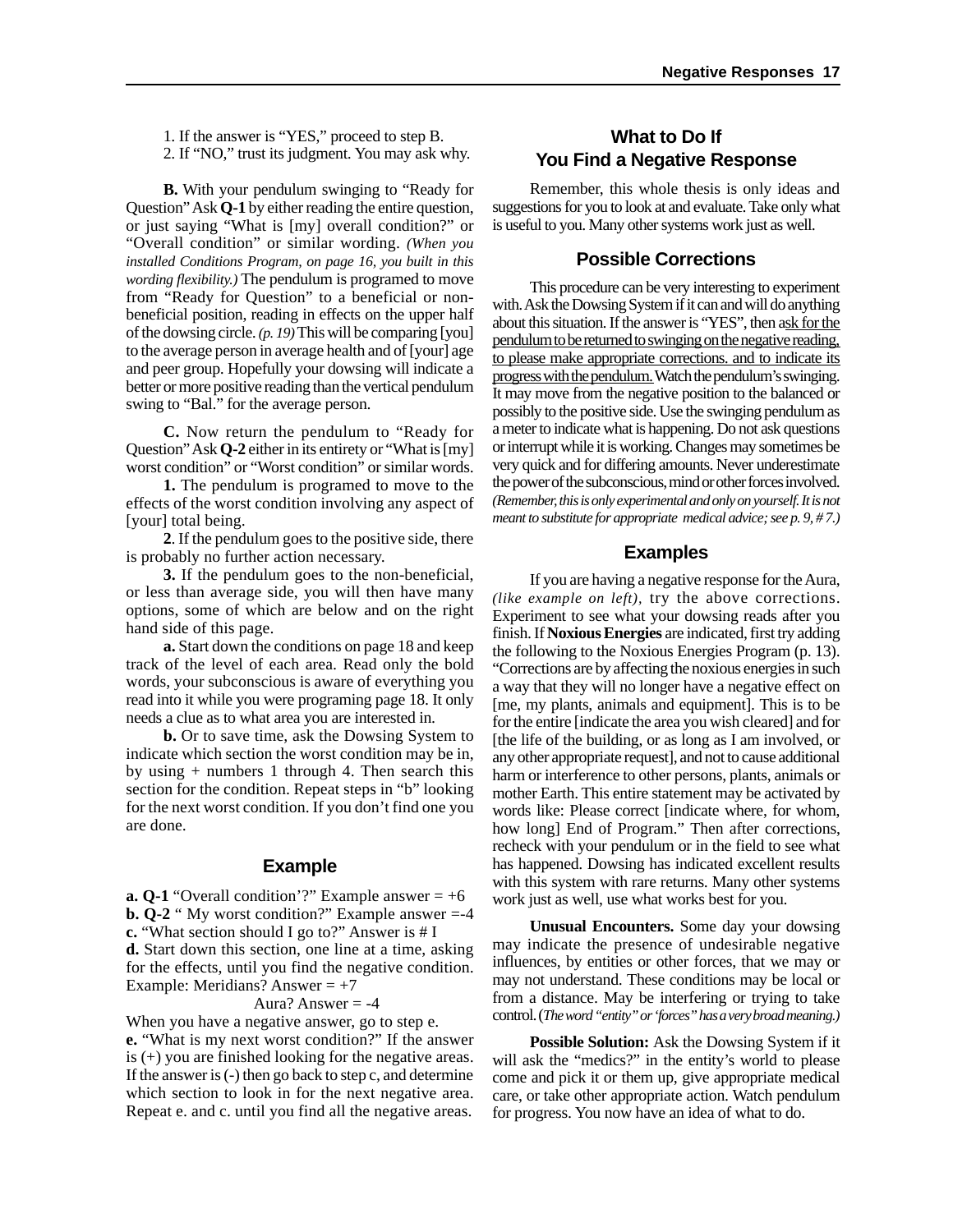**DIRECTIONS:** With your pendulum reading in Effects (Normal, Mild, Strong, ...), use the two questions on any or all areas below. (If not already programed, see pages 4 and 16 about instructions.)

Two suggested questions after you ask: **May I, Can I, Should I** dowse "Interesting areas" on [myself].

Q-1. What is the level in Effects for [my] Overall Average Condition?

Q-2. What is the level in Effects for [my] Most Harmful Conditions anywhere within [my] total being?

**"Conditions Program** is to become part of and work with all my dowsing programs, and to be continually in effect until I choose to make changes. The response is to be for the **Level of Effects** or **Yes** or **No** on conditions, circumstances, situations, influences, and all other areas, as compared to the average person, in average health, of [my] age and peer group. These Effects may be singular or in combinations, continuous or intermittent, for levels or amounts from subtle through very strong. They may be anywhere within [my] total being covering the time period [starting with my now and including the previous 24 hours]. The response is to consider other influences or conditions, which may not be listed, for each area."

- **MERIDIANS:** Acupuncture points and related energy fields. 1. <u>a</u>
	- **AURA:** Centering, Energy levels, Leaks, Weakened areas, Holes, Faults. b<br>——
	- **COLOR BALANCE:** Chakras, Auras, Energy fields, Infrared, Red, Org. Yel, Gr, Bl, V, UV. c \_\_\_\_\_\_
	- **ENERGIES:** Love, Vital forces, Life energies, Prana, Chi, Yin/Yang, Emotional, Karma, Earth. d \_\_\_\_\_\_
	- **NOXIOUS ENERGIES:** In the Home, Work place, Other living quarters. e
	- **VITAMINS:** C, B's, Pantothenic Acid, etc.  $f$
	- **MINERALS:** Calcium and other allied minerals, etc. g \_\_\_\_\_\_
	- **BODY BALANCE:** Oxygen, Salts, Fluids, Sugars, Nutrition, Energies, Sleep, Rest. f \_\_\_\_\_\_
- **MIND:** Energies, Force, Function, Controllability, Stress, Stability, Communications. 2. <u>a</u>
	- **EMOTIONAL:** Level, Hormone influence, Environment, Substance effect (food, medications, etc.) b<br>——
	- **ATTITUDE, IMAGES:** About Health, Life, People, Society, World, Self, Success, Failure. c \_\_\_\_\_\_
	- **PATTERNS:** Mind sets, Habits, Traits, Culture, Genetic, Ancestral influence, Past Lives. d \_\_\_\_\_\_
	- **NERVOUS SYSTEM:** Energies, Stress, Defects, Genetic. e
	- **CLASHING:** Personalities, Vibrations, Oppression, Environment.  $f$
	- **SAPPING:** Of your Energies by any Method, System, Person, Force or Entity. g \_\_\_\_\_\_
	- **PAST LIVES:** Reincarnation, Residual effects, Entanglements, Attachments, Karma. <u>h</u>
	- **SPIRITUAL ENTITIES:** Possessing, Interfering, Aura, Vicinity, Often, Occasionally. <u>i</u>
	- **OTHER INFLUENCES:** Internal, External, Psychic, Mind, Familiars, Attachments, Entanglements, Sub-Physical Astral, Spiritual, Entities, Karma, Environment. j \_\_\_\_\_\_
	- **SHIELDING:** Physical, Mental, Psychic, Astral, Spiritual, Aura and other types of shielding intended to protect us from undesirable influences, energies, forces, etc. and to allow for beneficial input. k \_\_\_\_\_\_
- **IONS and ELECTROLYTES:** Internal, External. 3. <u>a</u> \_\_\_\_
	- **AMINO ACIDS:** Balance, Levels. b
	- **ACID/ALKALI:** Balance, Levels.  $c$
	- **TOXINS:** Internal, External. d \_\_\_\_\_\_
	- **INFECTIONS:** All types, Physical, Astral, Spiritual, Psychic, Mind and others. (fungi, yeast, bacteria, etc.) e f \_\_\_\_\_\_
	- **ALLERGIES:** From any cause or reason, Animal, Plant, Chemical, Mind, Psychic, etc.
	- **SYSTEMS:** Immune, Defense, Healing, Rebuilding, Hormone, Enzyme, Co-enzyme, Food g \_\_\_\_\_\_
	- processing, Nutritional and Essence conversion, Internal communication systems, and Others. **ORGANS:** Heart, Liver, Spleen, Pancreas, Bowel, Stomach, Lungs, Eyes, Hearing, Skin, Others. <u>h</u>
	- **PAIN:** Physical, Mental, Psychic, Spiritual, Astral, Warning. i  $\frac{1}{\sqrt{2}}$
	- **PRESSURES:** Blood, Mechanical, Growths, Nerves. j  $\perp$   $\perp$
	-
- **OTHERS:** Areas known or unknown to me which are outside my vocabulary. 4. <u>a</u>

Other names or times may be substituted inside the [ ] by simple request. End of Program." **CAUTION:** See page 9, #7.

**NOTE:** For possible changes using the Dowsing System, try asking the system what it can or will do. **VERY IMPORTANT:** This information is Intuitive or Dowsing impressions **NOT** scientific data. Walt Woods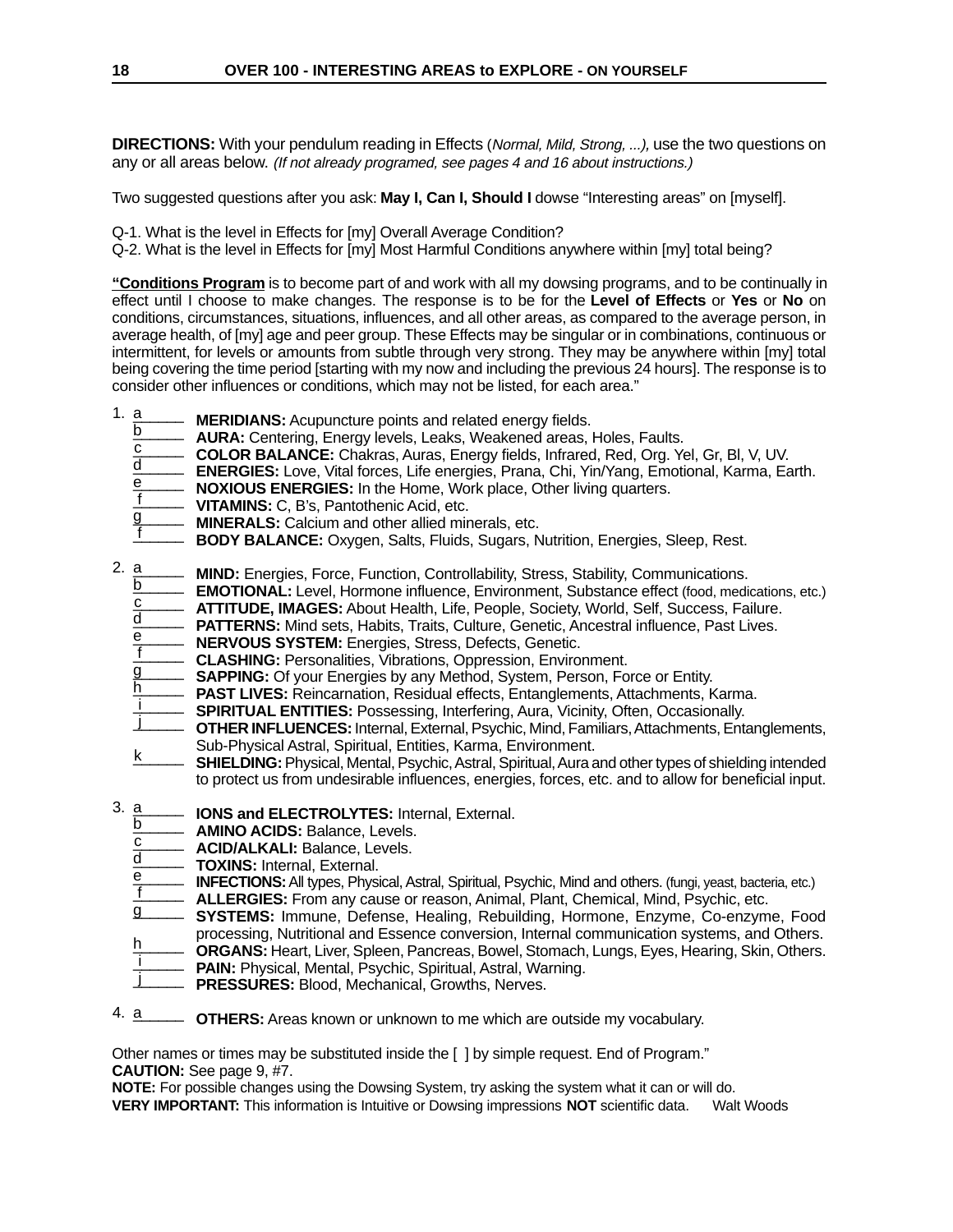

Designed by: Wat Woods Drawn by: Clayton Smith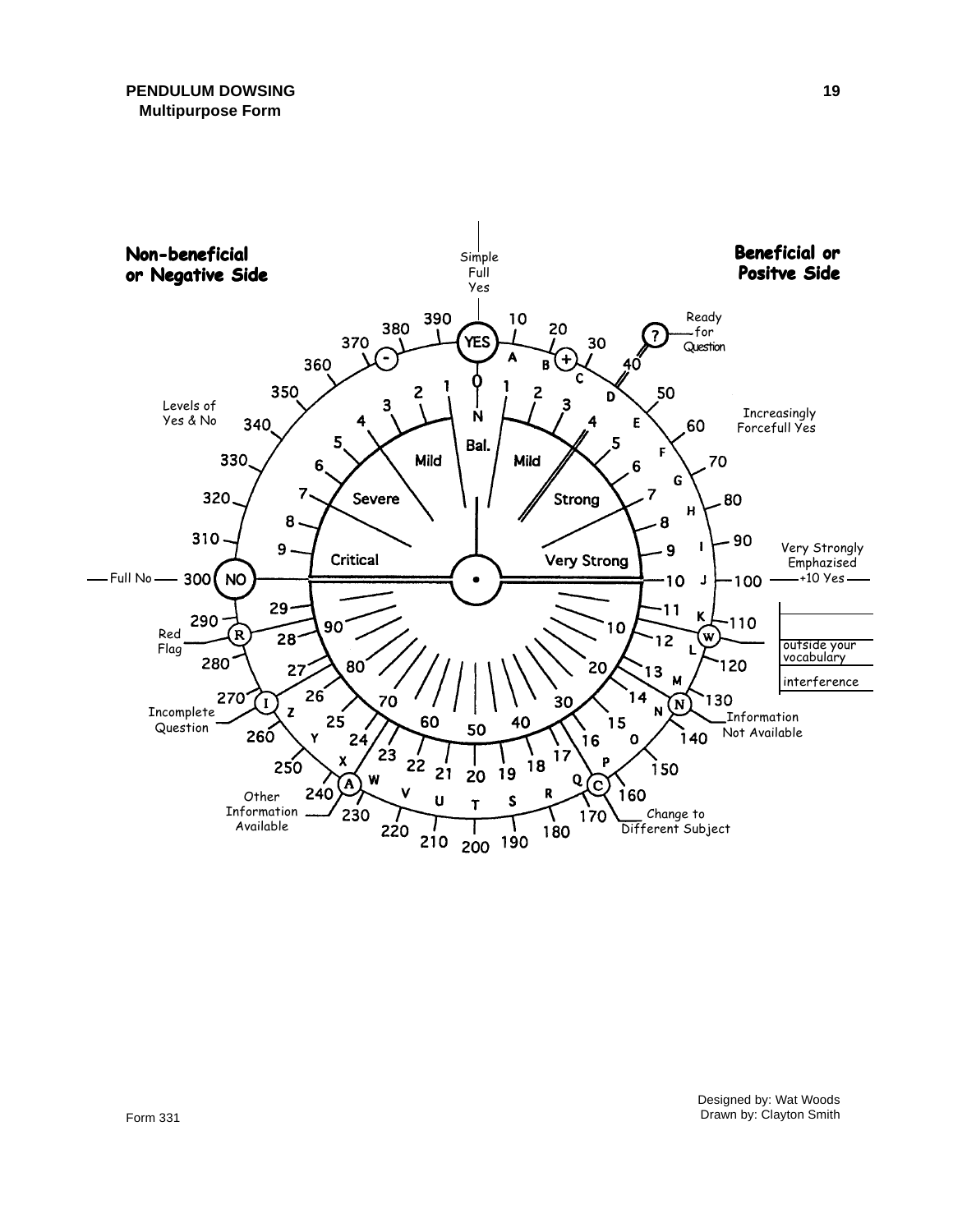

PURPOSE: By combining many forms into one easy-to-use form, it becomes possible for you to ask a wide variety of different types of questions using only one form or dowsing chart.

Numbers can be used for Amounts, Distance, %, etc.

**DIRECTIONS:** Hold your pendulum over the center of the circle and start it swinging toward the "Ready for Question" The swing from the center of the circle to the "Ready for Question" is the indicating or pointing portion of the pendulum swing. (Ignore the part of the swing from the center of the circle moving away from the "Ready for Question.) After you ask your question, focus your attention or awareness on the Numbers, Letters or Words most appropriate for your question. In answering your question, the pendulum's swinging motion will move from the "Ready for Question" to the area where you focused your attention. This may be either on the top or the bottom of the circle. (Note that your subconscious or Dowsing System knows where your attention is focused. It also works very well to give verbal or mental instructions to your Dowsing System.)

The little circles on the bottom half or the large circle allow the Dowsing System to talk to you by giving instructions or alerting you when appropriate. An example is the " $\overline{R}$   $\rightarrow$  Red Flag" which means: take heed, be careful, caution, recheck, tread lightly, danger, etc. R

Remember to ask the "May I, Can I, Should I" each time the basic subject changes (see p. 5).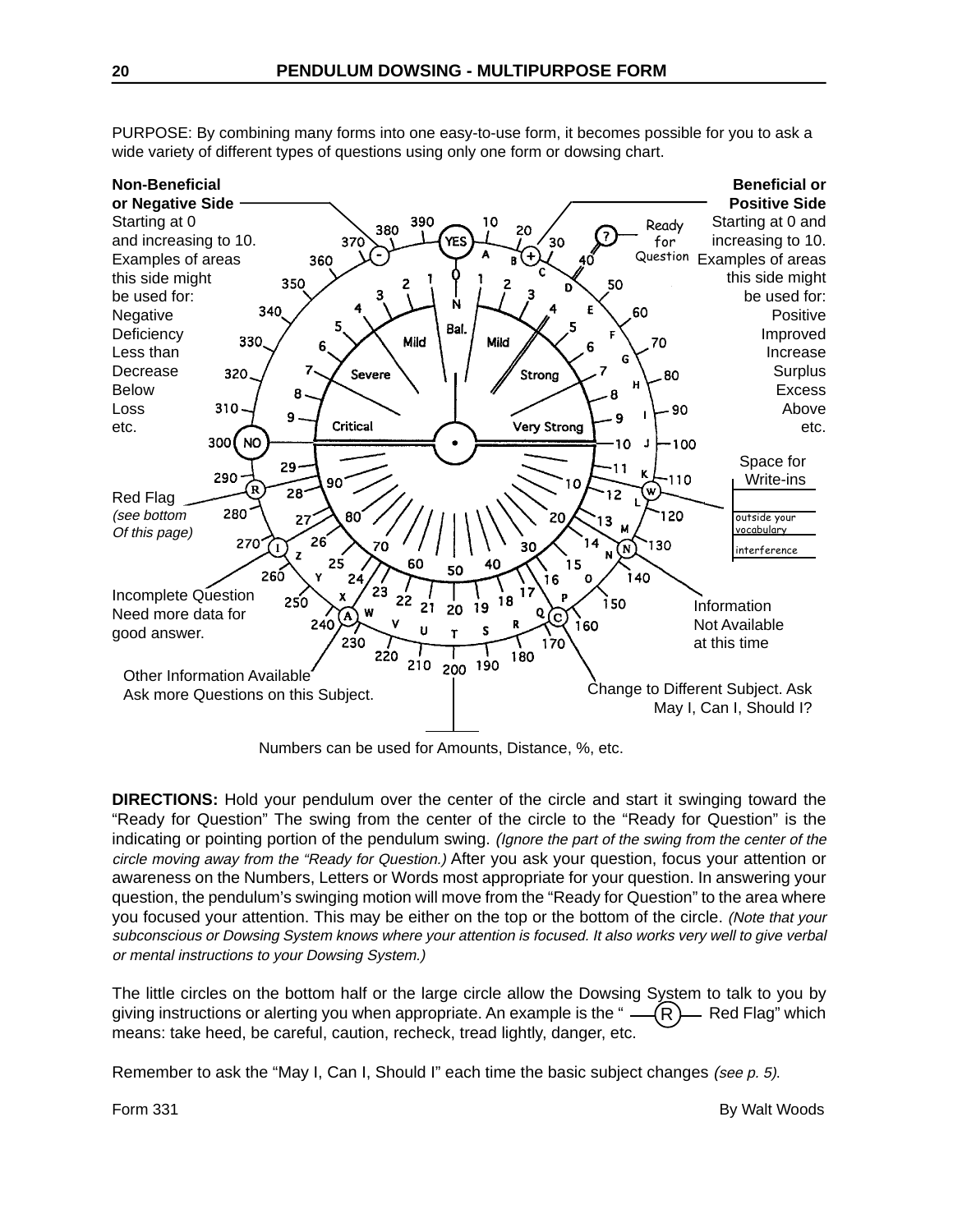### **PENDULUM DOWSING**



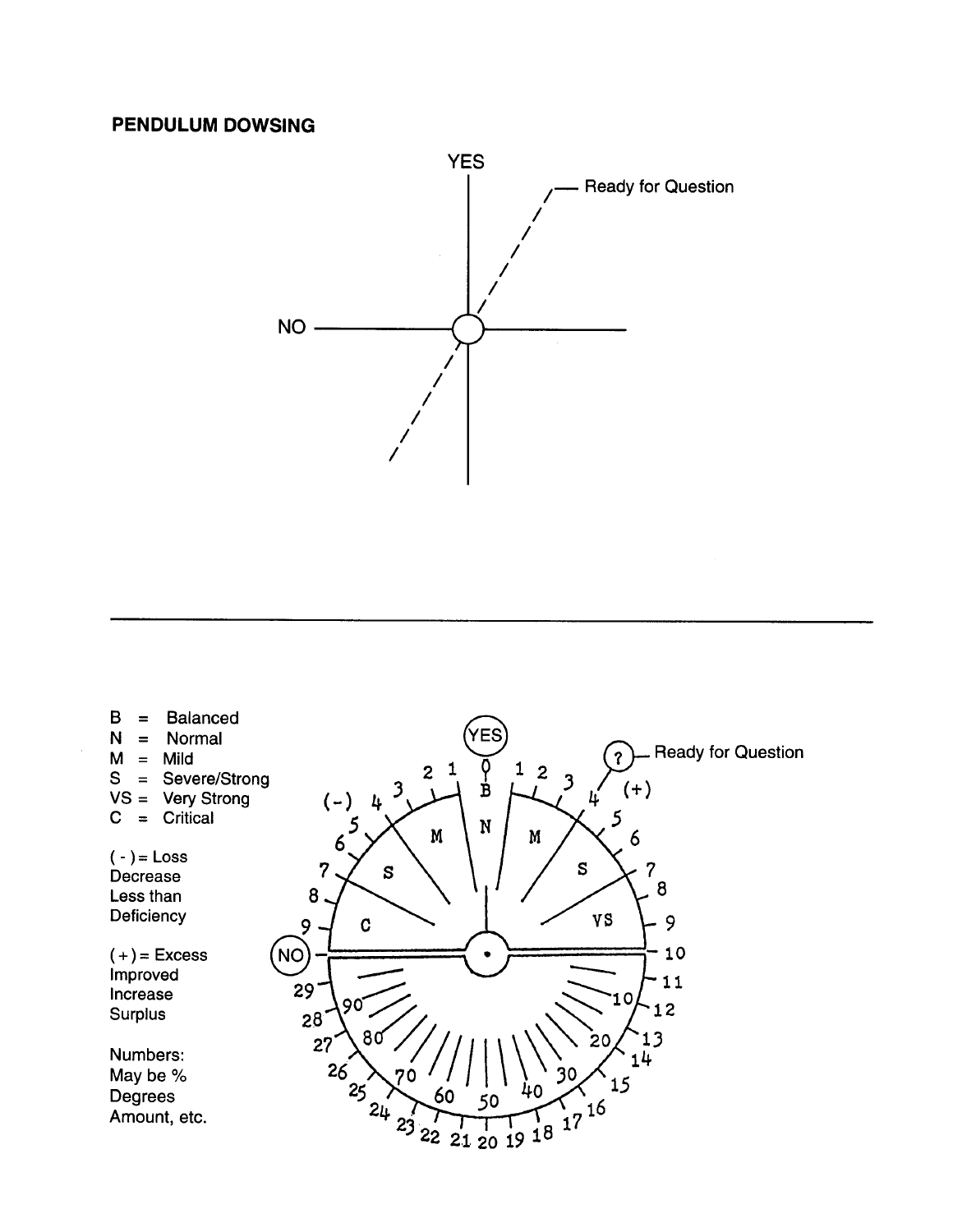